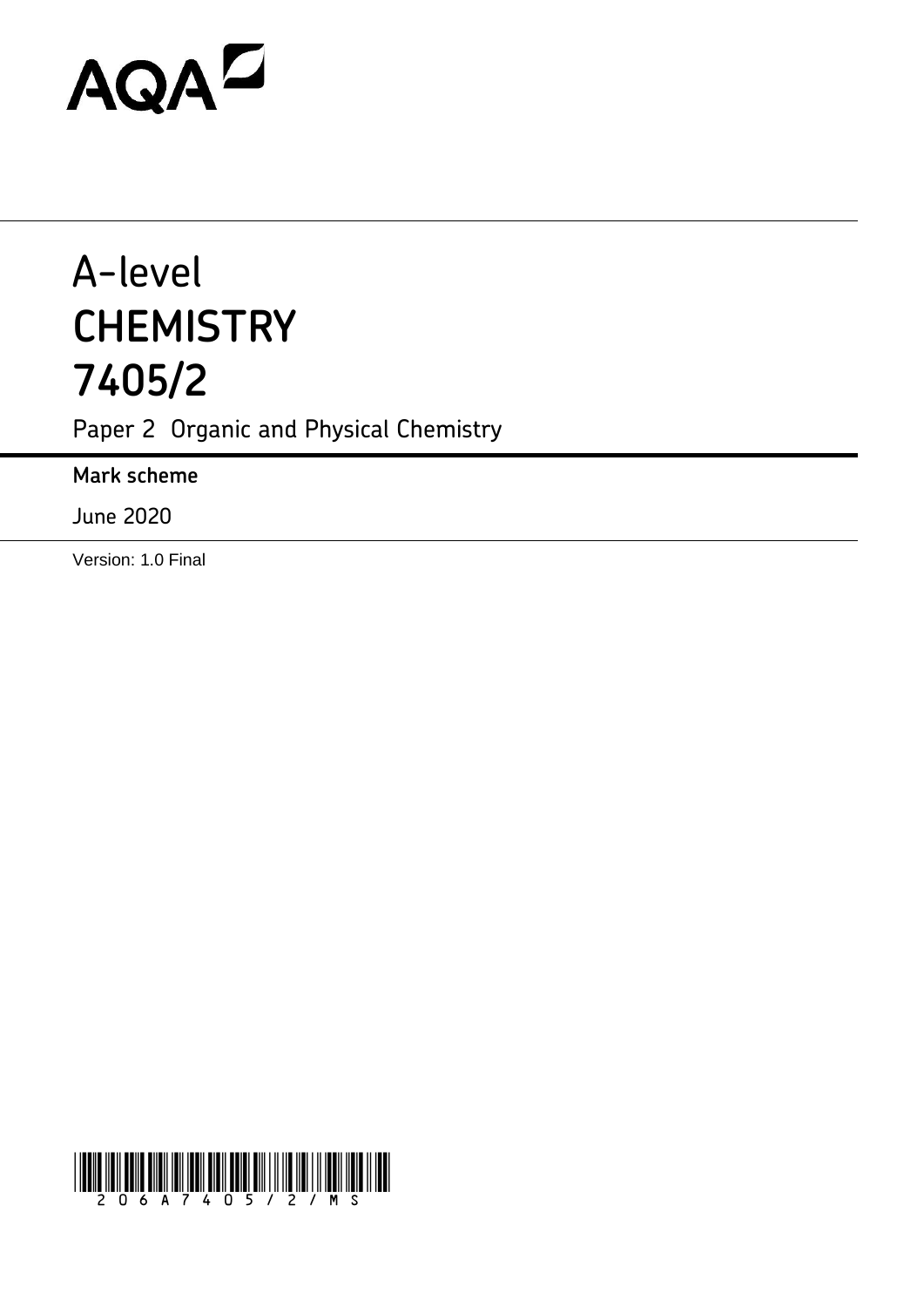Mark schemes are prepared by the Lead Assessment Writer and considered, together with the relevant questions, by a panel of subject teachers. This mark scheme includes any amendments made at the standardisation events which all associates participate in and is the scheme which was used by them in this examination. The standardisation process ensures that the mark scheme covers the students' responses to questions and that every associate understands and applies it in the same correct way. As preparation for standardisation each associate analyses a number of students' scripts. Alternative answers not already covered by the mark scheme are discussed and legislated for. If, after the standardisation process, associates encounter unusual answers which have not been raised they are required to refer these to the Lead Examiner.

It must be stressed that a mark scheme is a working document, in many cases further developed and expanded on the basis of students' reactions to a particular paper. Assumptions about future mark schemes on the basis of one year's document should be avoided; whilst the guiding principles of assessment remain constant, details will change, depending on the content of a particular examination paper.

Further copies of this mark scheme are available from aqa.org.uk

#### **Copyright information**

AQA retains the copyright on all its publications. However, registered schools/colleges for AQA are permitted to copy material from this booklet for their own internal use, with the following important exception: AQA cannot give permission to schools/colleges to photocopy any material that is acknowledged to a third party even for internal use within the centre.

Copyright © 2020 AQA and its licensors. All rights reserved.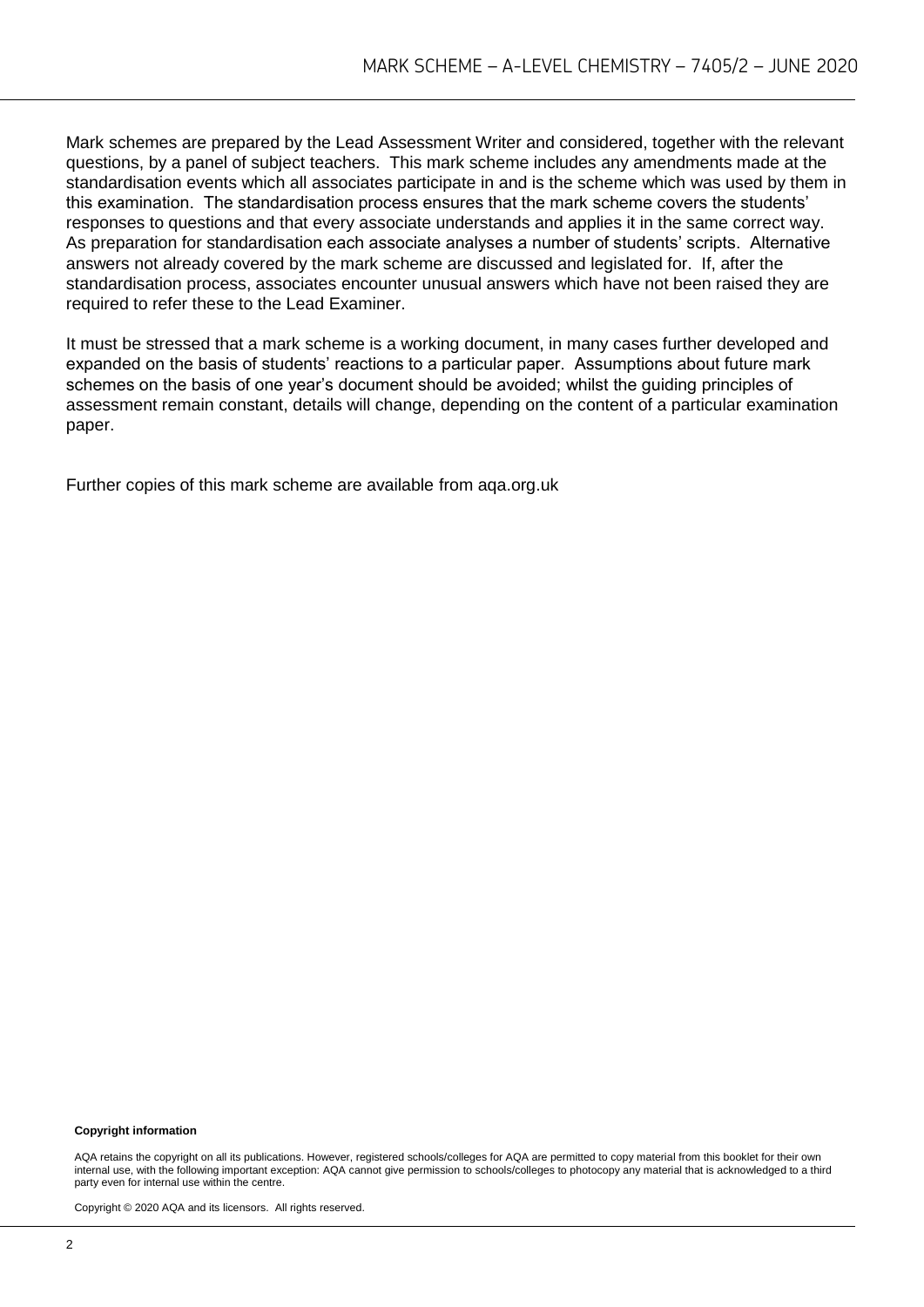### **AS and A-Level Chemistry Mark Scheme Instructions for Examiners**

#### **1. General**

The mark scheme for each question shows:

- the marks available for each part of the question
- the total marks available for the question
- the typical answer or answers which are expected
- extra information to help the examiner make his or her judgement and help to delineate what is acceptable or not worthy of credit or, in discursive answers, to give an overview of the area in which a mark or marks may be awarded.

The extra information in the 'Comments' column is aligned to the appropriate answer in the lefthand part of the mark scheme and should only be applied to that item in the mark scheme.

You should mark according to the contents of the mark scheme. If you are in any doubt about applying the mark scheme to a particular response, consult your Team Leader.

At the beginning of a part of a question a reminder may be given, for example: where consequential marking needs to be considered in a calculation; or the answer may be on the diagram or at a different place on the script.

In general the right-hand side of the mark scheme is there to provide those extra details which might confuse the main part of the mark scheme yet may be helpful in ensuring that marking is straightforward and consistent.

The use of M1, M2, M3 etc in the right-hand column refers to the marking points in the order in which they appear in the mark scheme. So, M1 refers to the first marking point, M2 the second marking point etc.

#### **2. Emboldening**

- **2.1** In a list of acceptable answers where more than one mark is available 'any **two** from' is used, with the number of marks emboldened. Each of the following bullet points is a potential mark.
- **2.2** A bold **and** is used to indicate that both parts of the answer are required to award the mark.
- **2.3** Alternative answers acceptable for a mark are indicated by the use of **OR**. Different terms in the mark scheme are shown by a / ; eg allow smooth / free movement.

#### **3. Marking points**

#### **3.1 Marking of lists**

This applies to questions requiring a set number of responses, but for which students have provided extra responses. The general 'List' principle to be followed in such a situation is that 'right  $+$  wrong = wrong'.

Each error / contradiction negates each correct response. So, if the number of error / contradictions equals or exceeds the number of marks available for the question, no marks can be awarded.

However, responses considered to be neutral (often prefaced by 'Ignore' in the mark scheme) are not penalised.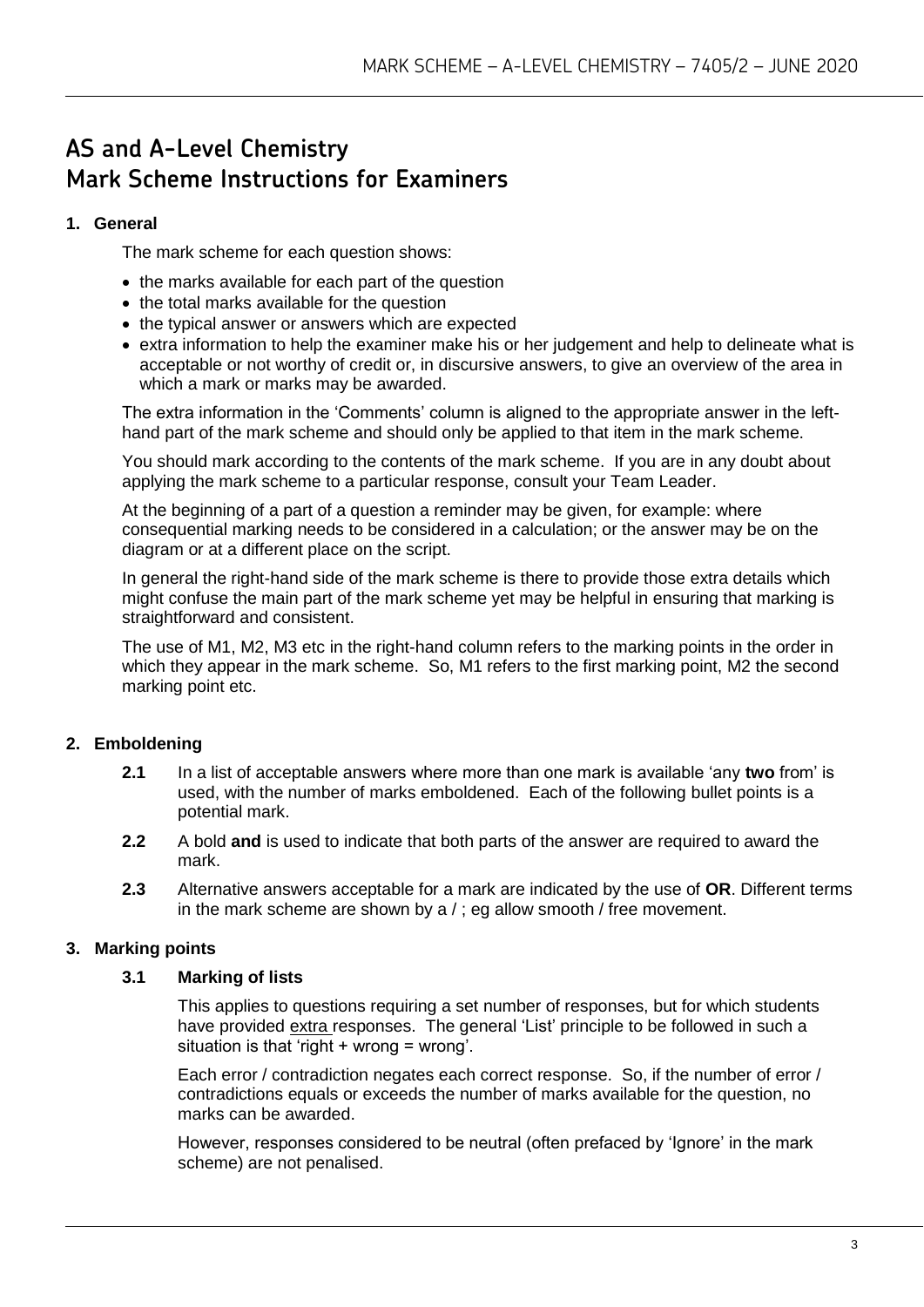| Correct<br>answers | Incorrect<br>answers (ie<br>incorrect rather<br>than neutral) | Mark $(2)$     | Comment                                                                                                           |
|--------------------|---------------------------------------------------------------|----------------|-------------------------------------------------------------------------------------------------------------------|
| 1                  | 0                                                             | 1              |                                                                                                                   |
| 1                  | 1                                                             | 1              | They have not exceeded the maximum<br>number of responses so there is no<br>penalty.                              |
| 1                  | $\overline{2}$                                                | 0              | They have exceeded the maximum number<br>of responses so the extra incorrect<br>response cancels the correct one. |
| $\overline{2}$     | $\Omega$                                                      | $\overline{2}$ |                                                                                                                   |
| $\overline{2}$     |                                                               | 1              |                                                                                                                   |
| $\overline{2}$     | 2                                                             | 0              |                                                                                                                   |
| 3                  | 0                                                             | 2              | The maximum mark is two                                                                                           |
| 3                  | 1                                                             |                | The incorrect response cancels out one of<br>the two correct responses that gained<br>credit.                     |
| 3                  | $\overline{2}$                                                | 0              | Two incorrect responses cancel out the two<br>marks gained.                                                       |
| 3                  | 3                                                             | 0              |                                                                                                                   |

For example, in a question requiring 2 answers for 2 marks:

#### **3.2 Marking procedure for calculations**

Full marks should be awarded for a correct numerical answer, without any working shown, unless the question states 'Show your working' or 'justify your answer'. In this case, the mark scheme will clearly indicate what is required to gain full credit.

If an answer to a calculation is incorrect and working is shown, process mark(s) can usually be gained by correct substitution / working and this is shown in the 'Comments' column or by each stage of a longer calculation.

#### **3.3 Errors carried forward, consequential marking and arithmetic errors**

Allowances for errors carried forward are most likely to be restricted to calculation questions and should be shown by the abbreviation ECF or consequential in the marking scheme.

An arithmetic error should be penalised for one mark only unless otherwise amplified in the marking scheme. Arithmetic errors may arise from a slip in a calculation or from an incorrect transfer of a numerical value from data given in a question.

#### **3.4 Equations**

In questions requiring students to write equations, state symbols are generally ignored unless otherwise stated in the 'Comments' column.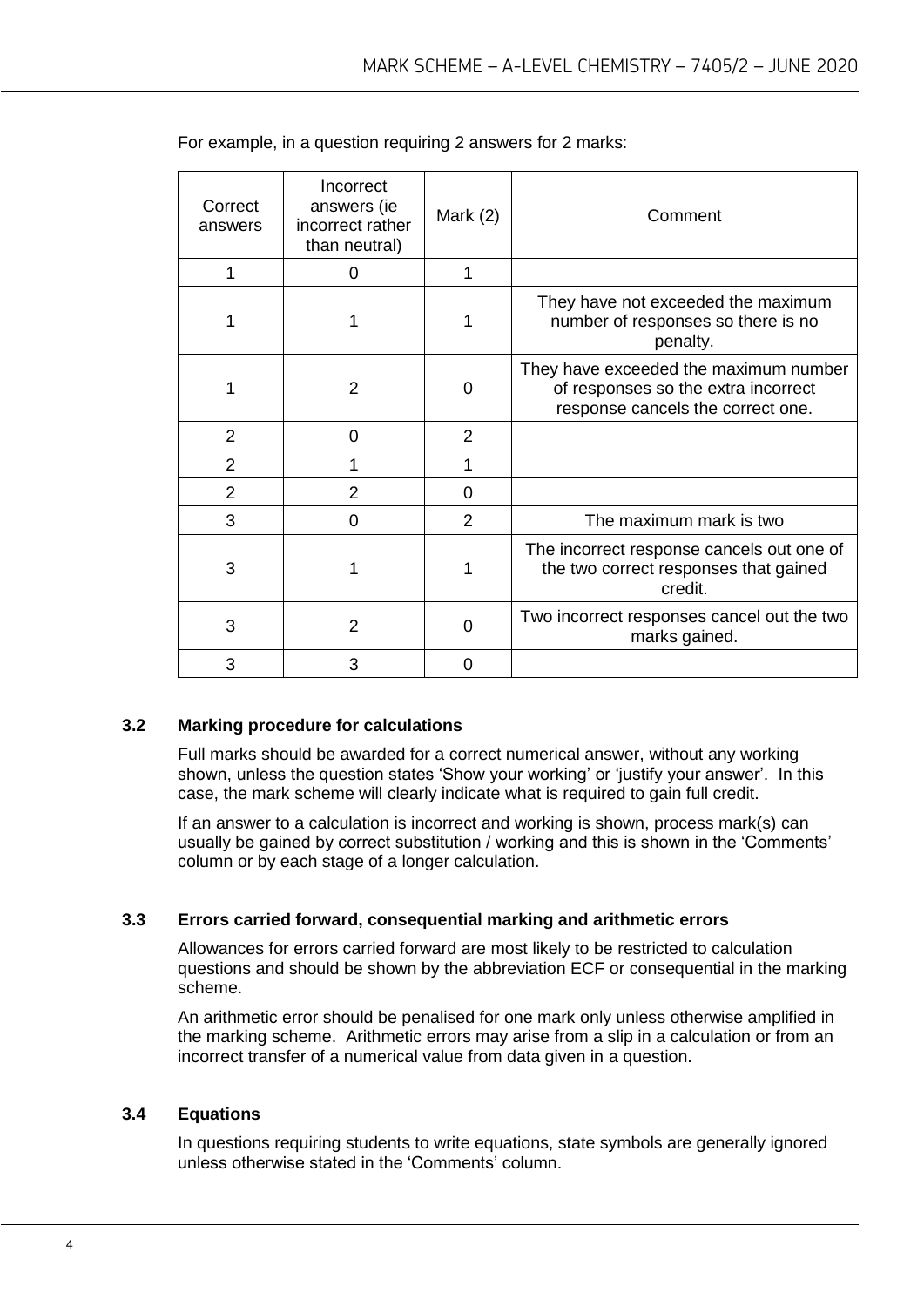Examiners should also credit correct equations using multiples and fractions unless otherwise stated in the 'Comments' column.

#### **3.5 Oxidation states**

In general, the sign for an oxidation state will be assumed to be positive unless specifically shown to be negative.

#### **3.6 Interpretation of 'it'**

Answers using the word 'it' should be given credit only if it is clear that the 'it' refers to the correct subject.

#### **3.7 Phonetic spelling**

The phonetic spelling of correct scientific terminology should be credited **unless** there is a possible confusion with another technical term or if the question requires correct IUPAC nomenclature.

#### **3.8 Brackets**

(…..) are used to indicate information which is not essential for the mark to be awarded but is included to help the examiner identify the sense of the answer required.

#### **3.9 Ignore / Insufficient / Do not allow**

Ignore or insufficient is used when the information given is irrelevant to the question or not enough to gain the marking point. Any further correct amplification could gain the marking point.

Do **not** allow means that this is a wrong answer which, even if the correct answer is given, will still mean that the mark is not awarded.

#### **3.10 Marking crossed out work**

Crossed out work that **has not been** replaced should be marked as if it were not crossed out, if possible. Where crossed out work **has been** replaced, the replacement work and not the crossed out work should be marked.

#### **3.11 Reagents**

The command word 'Identify', allows the student to choose to use **either** the name or the formula of a reagent in their answer. In some circumstances, the list principle may apply when both the name and the formula are used. Specific details will be given in mark schemes.

The guiding principle is that a reagent is a chemical which can be taken out of a bottle or container. Failure to identify complete reagents **will be penalised**, but follow-on marks (eg for a subsequent equation or observation) can be scored from an incorrect attempt (possibly an incomplete reagent) at the correct reagent. Specific details will be given in mark schemes.

For example, **no credit** would be given for: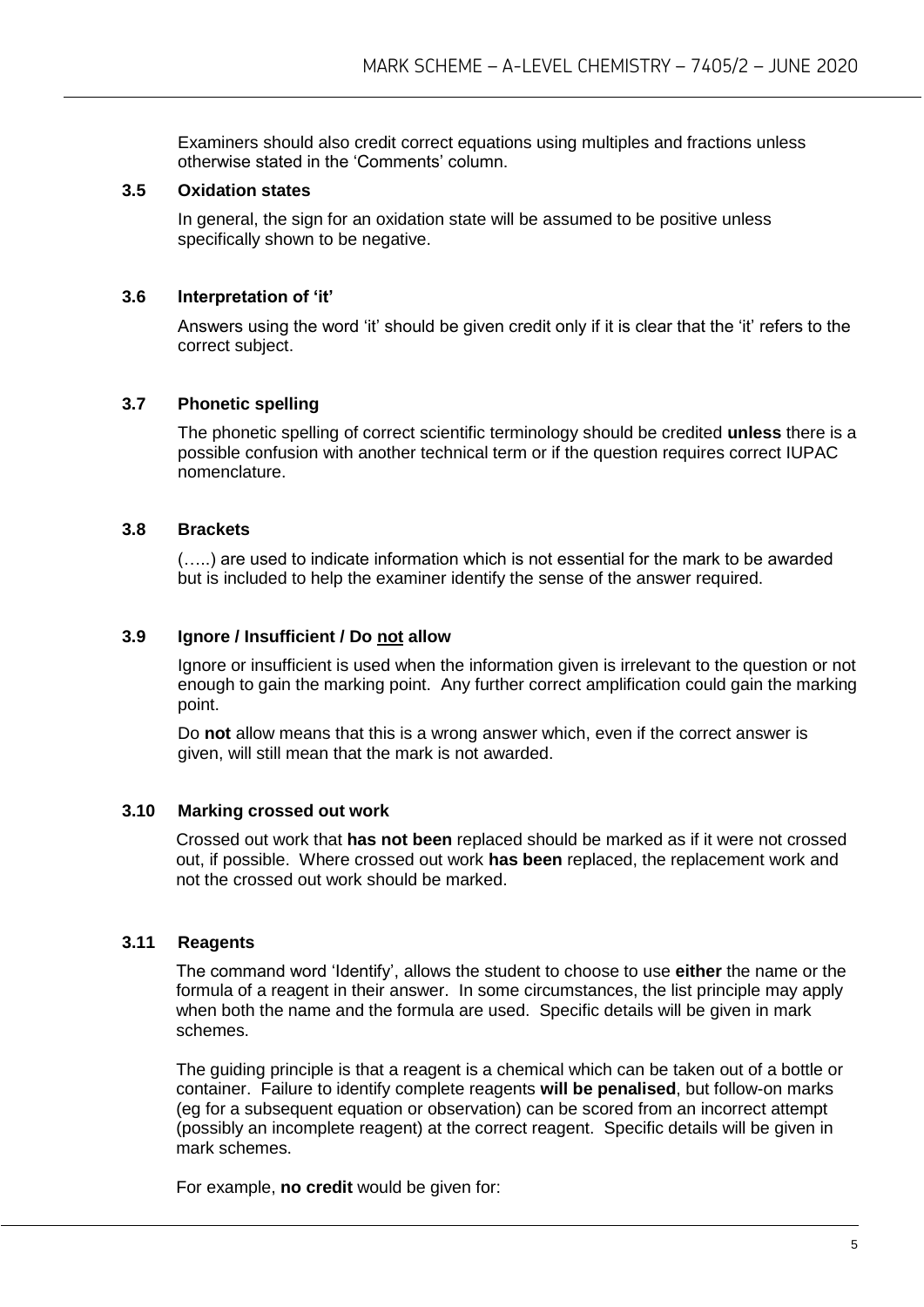- the cyanide ion or CN<sup>-</sup> when the reagent should be potassium cyanide or KCN;
- the hydroxide ion or OH<sup>-</sup> when the reagent should be sodium hydroxide or NaOH;
- the Ag(NH<sub>3</sub>)<sub>2</sub><sup>+</sup> ion when the reagent should be Tollens' reagent (or ammoniacal silver nitrate). In this example, no credit is given for the ion, but credit could be given for a correct observation following on from the use of the ion. Specific details will be given in mark schemes.

In the event that a student provides, for example, **both** KCN and cyanide ion, it would be usual to ignore the reference to the cyanide ion (because this is not contradictory) and credit the KCN. Specific details will be given in mark schemes.

#### **3.12 Organic structures**

Where students are asked to draw organic structures, unless a specific type is required in the question and stated in the mark scheme, these may be given as displayed, structural or skeletal formulas or a combination of all three as long as the result is unambiguous.

In general

- Displayed formulae must show all of the bonds and all of the atoms in the molecule, but need not show correct bond angles.
- Skeletal formulae must show carbon atoms by an angle or suitable intersection in the skeleton chain. Functional groups must be shown and it is essential that all atoms other than C atoms are shown in these (except H atoms in the functional groups of aldehydes, secondary amines and N-substituted amides which do not need to be shown).
- Structures must not be ambiguous, eg 1-bromopropane should be shown as  $CH<sub>3</sub>CH<sub>2</sub>CH<sub>2</sub>Br$  and not as the molecular formula  $C<sub>3</sub>H<sub>7</sub>Br$  which could also represent the isomeric 2-bromopropane.
- Bonds should be drawn correctly between the relevant atoms. This principle applies in all cases where the attached functional group contains a carbon atom, eg nitrile, carboxylic acid, aldehyde and acid chloride. The carbon-carbon bond should be clearly shown. Wrongly bonded atoms will be penalised **on every occasion**. (see the examples below)
- The same principle should also be applied to the structure of alcohols. For example, if students show the alcohol functional group as C ─ HO, they should be penalised **on every occasion**.
- Latitude should be given to the representation of  $C C$  bonds in alkyl groups, given that  $CH_3$ — is considered to be interchangeable with  $H_3C$ — even though the latter would be preferred.
- Similar latitude should be given to the representation of amines where  $NH<sub>2</sub>$  C will be allowed, although  $H_2N-C$  would be preferred.
- Poor presentation of vertical C ─ CH<sup>3</sup> bonds or vertical C ─ NH<sup>2</sup> bonds should **not** be  $penalised.$  For other functional groups, such as  $-$  OH and  $-$  CN, the limit of tolerance is the half-way position between the vertical bond and the relevant atoms in the attached group.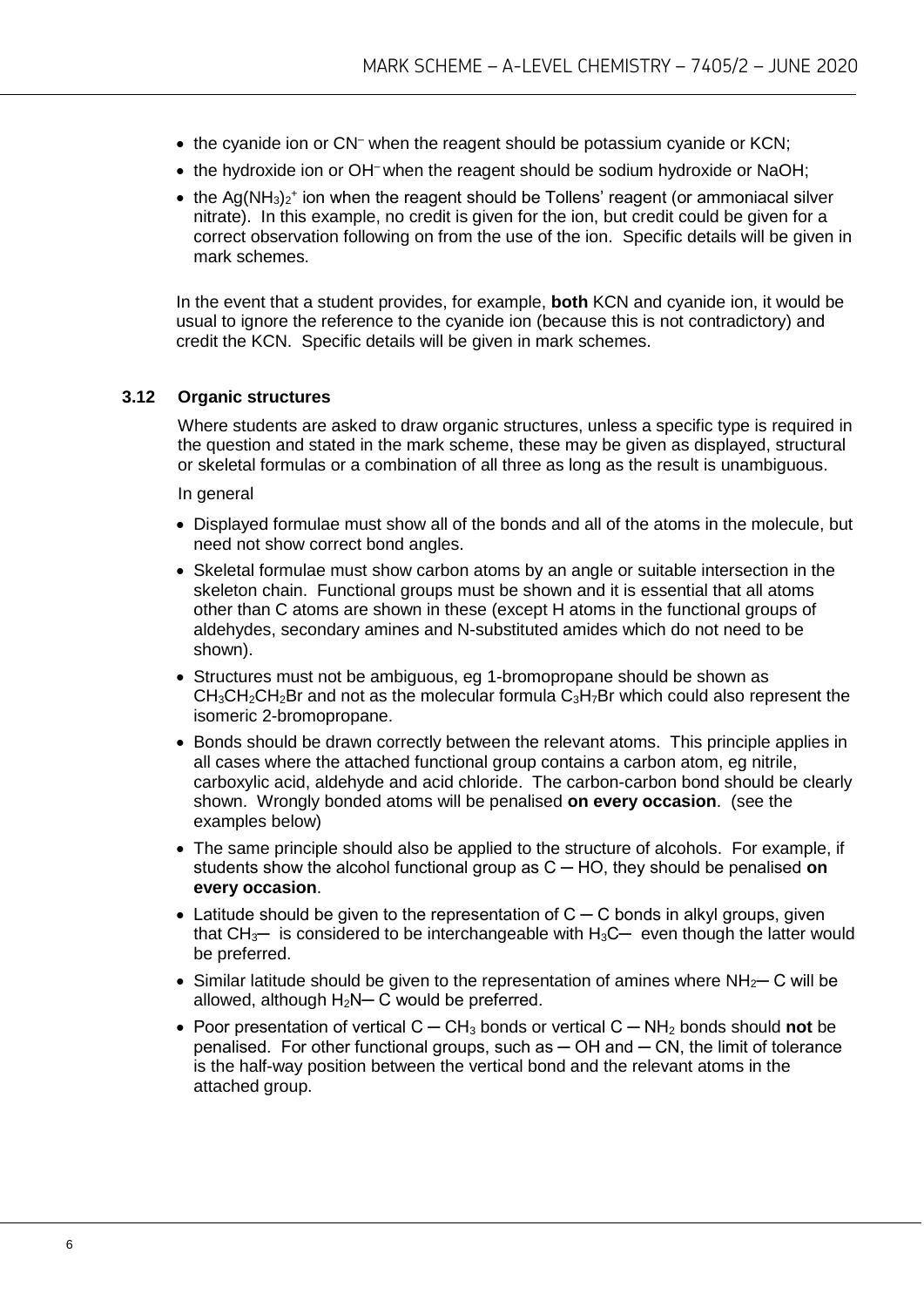$CH<sub>3</sub>$  $CH<sub>3</sub>$ C  $CH<sub>3</sub>CH<sub>2</sub>$  $OH<sup>-</sup>$ OH **allowed allowed** not allowed not allowed not allowed  $NH<sub>2</sub>$  $NH<sub>2</sub>$  $NH<sub>2</sub>$  $N$ H<sub>2</sub>  $NO<sub>2</sub>$ **allowed allowed allowed allowed** not allowed  $CN<sub>c</sub>$ CN **COOH** COOH C COOH not allowed not allowed not allowed not allowed not allowed **CHO CHO** C CHO **COCI** COCl not allowed not allowed not allowed not allowed not allowed

By way of illustration, the following would apply.

- Representation of CH<sup>2</sup> by C−H<sup>2</sup> will be penalised
- Some examples are given here of **structures** for specific compounds that should **not** gain credit (but, exceptions may be made in the context of balancing equations).

| CH <sub>3</sub> COH                | for | ethanal |
|------------------------------------|-----|---------|
| CH <sub>3</sub> CH <sub>2</sub> HO | for | ethanol |
| OHCH <sub>2</sub> CH <sub>3</sub>  | for | ethanol |
| $C_2H_6O$                          | for | ethanol |
| CH <sub>2</sub> CH <sub>2</sub>    | for | ethene  |
| CH <sub>2</sub> .CH <sub>2</sub>   | for | ethene  |
| CH <sub>2</sub> :CH <sub>2</sub>   | for | ethene  |

• Each of the following **should gain credit** as alternatives to correct representations of the structures.

| $CH2 = CH2$      | for | ethene, $H_2C = CH_2$         |
|------------------|-----|-------------------------------|
| $CH3CHOHCH3$ for |     | propan-2-ol, $CH_3CH(OH)CH_3$ |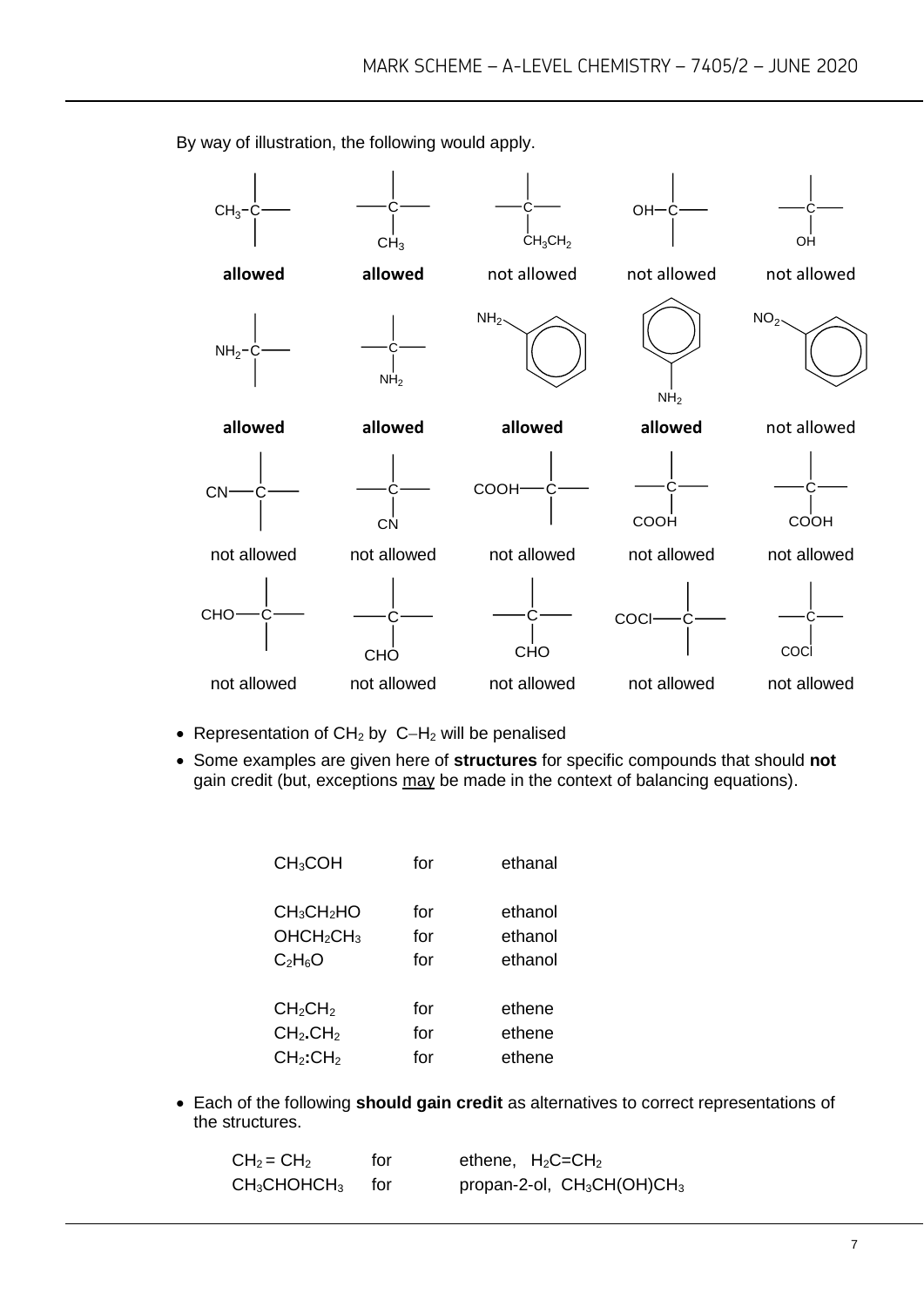- In most cases, the use of 'sticks' to represent C ─ H bonds in a structure should **not** be penalised. The exceptions to this when "sticks" will be penalised include
	- structures in mechanisms where the C ─ H bond is essential (eg elimination reactions in halogenoalkanes and alcohols)
	- when a displayed formula is required
	- when a skeletal structure is required or has been drawn by the candidate.

#### **3.13 Organic names**

As a general principle, non-IUPAC names or incorrect spelling or incomplete names should **not** gain credit. Some illustrations are given here.

Unnecessary but not wrong numbers will **not** be penalised such as the number '2' in 2 methylpropane or the number '1' in 2-chlorobutan-1-oic acid.

| but-2-ol                | should be butan-2-ol                                        |
|-------------------------|-------------------------------------------------------------|
| 2-hydroxybutane         | should be butan-2-ol                                        |
| butane-2-ol             | should be butan-2-ol                                        |
| 2-butanol               | should be butan-2-ol                                        |
| ethan-1,2-diol          | should be ethane-1,2-diol                                   |
| 2-methpropan-2-ol       | should be 2-methylpropan-2-ol                               |
| 2-methylbutan-3-ol      | should be 3-methylbutan-2-ol                                |
| 3-methylpentan          | should be 3-methylpentane                                   |
| 3-mythylpentane         | should be 3-methylpentane                                   |
| 3-methypentane          | should be 3-methylpentane                                   |
| propanitrile            | should be propanenitrile                                    |
| aminethane              | should be ethylamine (although aminoethane can gain credit) |
| 2-methyl-3-bromobutane  | should be 2-bromo-3-methylbutane                            |
| 3-bromo-2-methylbutane  | should be 2-bromo-3-methylbutane                            |
| 3-methyl-2-bromobutane  | should be 2-bromo-3-methylbutane                            |
| 2-methylbut-3-ene       | should be 3-methylbut-1-ene                                 |
| difluorodichloromethane | should be dichlorodifluoromethane                           |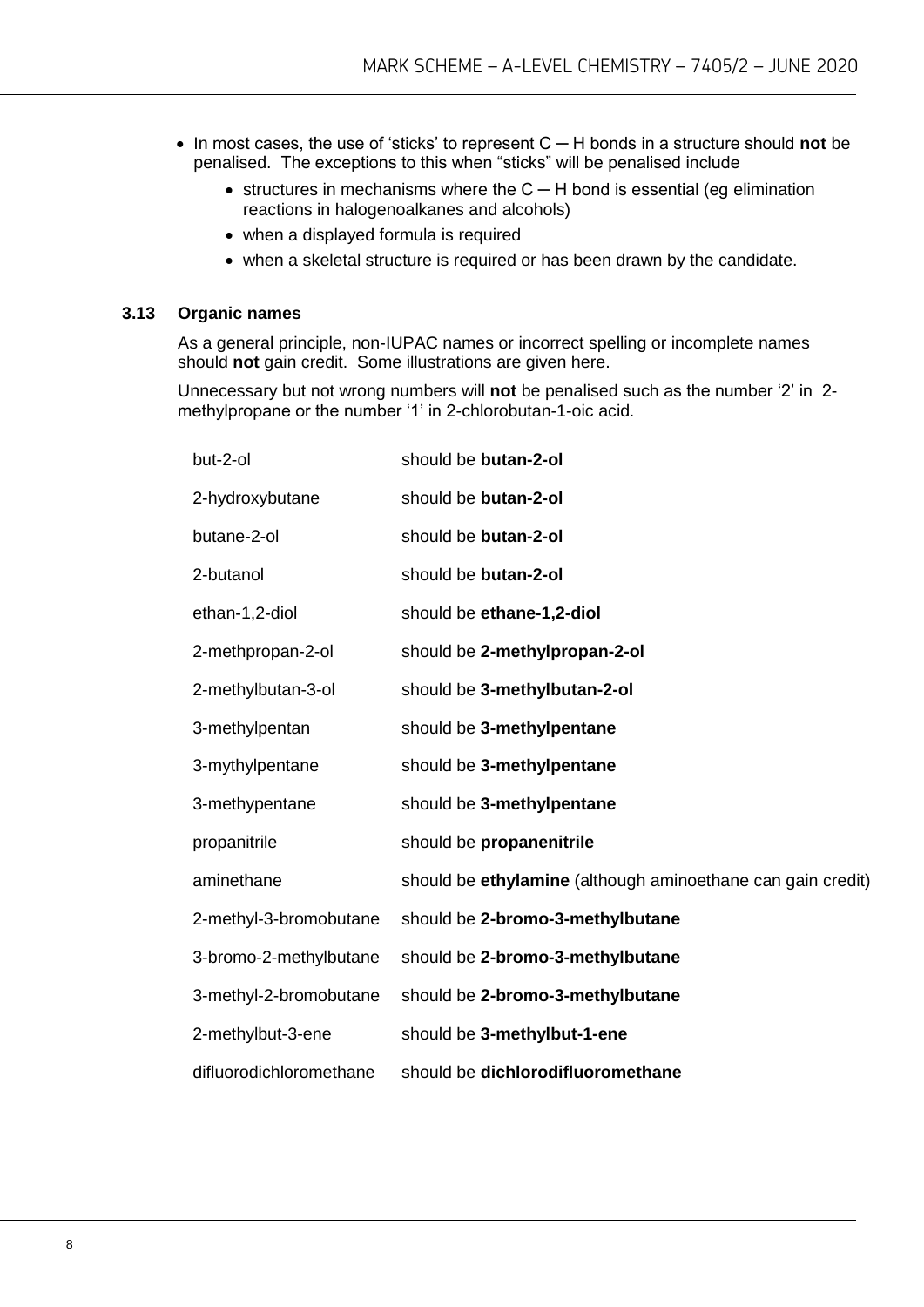#### **3.14 Organic reaction mechanisms**

Curly arrows should originate either from a lone pair of electrons or from a bond.

**The following representations** should not gain credit **and will be penalised each time**  within a clip.



For example, the following would score zero marks



When the curly arrow is showing the formation of a bond to an atom, the arrow can go directly to the relevant atom, alongside the relevant atom or **more than half-way** towards the relevant atom.

In free-radical substitution

- the absence of a radical dot should be penalised **once only** within a clip.
- the use of half-headed arrows is not required, but the use of double-headed arrows or the incorrect use of half-headed arrows in free-radical mechanisms should be penalised **once only** within a clip

The correct use of skeletal formulae in mechanisms is acceptable, but where a C-H bond breaks, both the bond and the H must be drawn to gain credit.

#### **3.15 Extended responses**

#### **For questions marked using a 'Levels of Response' mark scheme:**

Level of response mark schemes are broken down into three levels, each of which has a descriptor. Each descriptor contains two statements. The first statement is the Chemistry content statement and the second statement is the communication statement.

#### **Determining a level**

Start at the lowest level of the mark scheme and use it as a ladder to see whether the answer meets the Chemistry content descriptor for that level. The descriptor for the level indicates the qualities that might be seen in the student's answer for that level. If it meets the lowest level, then go to the next one and decide if it meets this level, and so on, until you have a match between the level descriptor and the answer.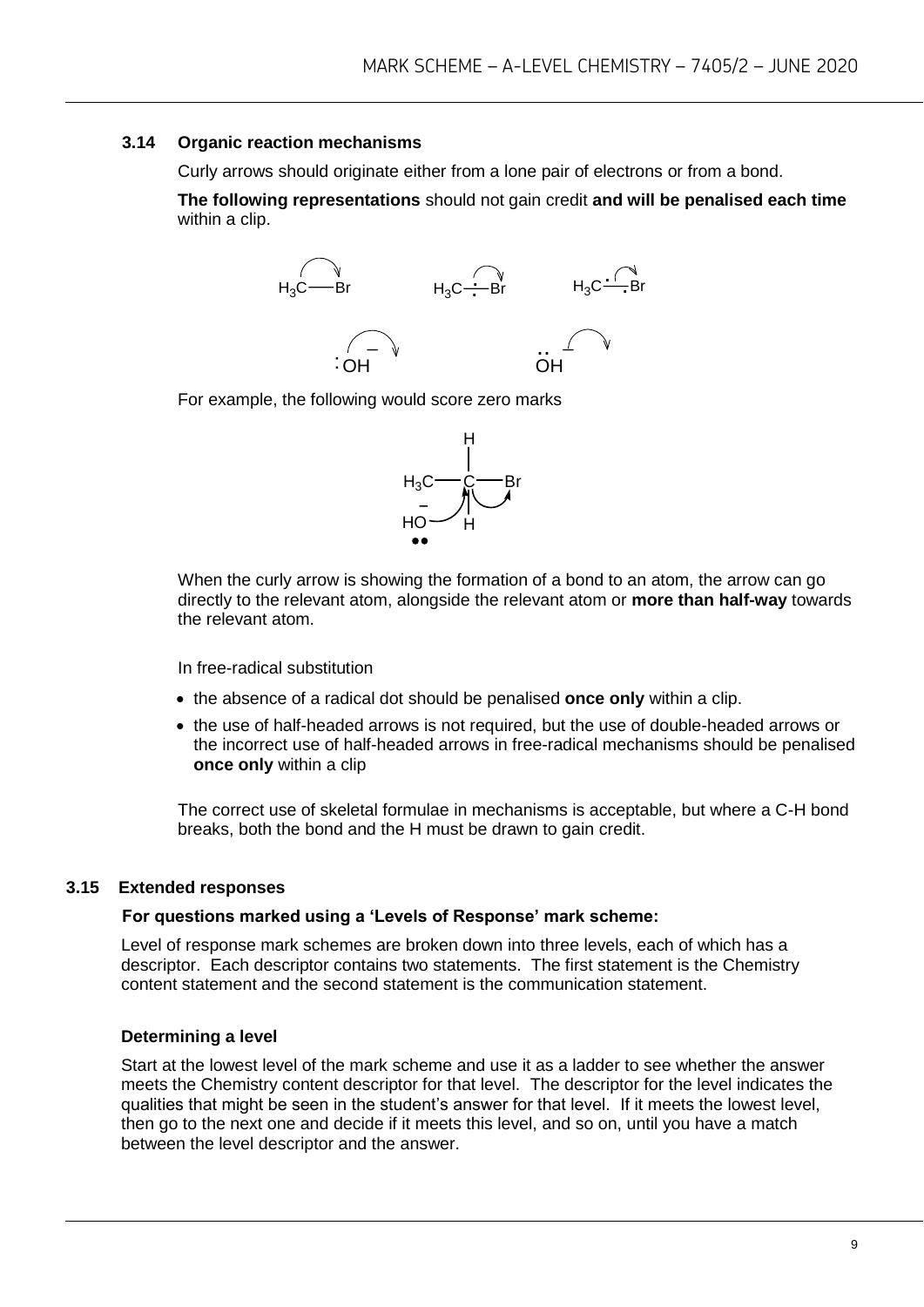When assigning a level you should look at the overall quality of the answer and not look to pick holes in small and specific parts of the answer where the student has not performed quite as well as the rest. If the answer covers different aspects of different levels of the mark scheme you should use a best fit approach for defining the level.

Once the level has been decided, the mark within the level is determined by the communication statement:

- if the answer completely matches the communication descriptor, award the higher mark within the level
- if the answer does not completely match the communication descriptor, award the lower mark within the level.

The exemplar materials used during standardisation will help you to determine the appropriate level. There will be an exemplar in the standardising materials which will correspond with each level of the mark scheme and for each mark within each level. This answer will have been awarded a mark by the Lead Examiner. You can compare the student's answer with the exemplar to determine if it is the same standard, better or worse than the example. You can then use this to allocate a mark for the answer based on the Lead Examiner's mark on the exemplar.

You may well need to read back through the answer as you apply the mark scheme to clarify points and assure yourself that the level and the mark are appropriate.

Indicative content in the mark scheme is provided as a guide for examiners. It is not intended to be exhaustive and you must credit other chemically valid points. Students may not have to cover all of the points mentioned in the indicative content to reach the highest level of the mark scheme. The mark scheme will state how much chemical content is required for the highest level.

An answer which contains nothing of relevance to the question must be awarded no marks.

#### **For other extended response answers:**

Where a mark scheme includes linkage words (such as 'therefore', 'so', 'because' etc), these are optional. However, a student's marks for the question may be limited if they do not demonstrate the ability to construct and develop a sustained line of reasoning which is coherent, relevant, substantiated and logically structured. In particular answers in the form of bullet pointed lists may not be awarded full marks if there is no indication of logical flow between each point or if points are in an illogical order.

The mark schemes for some questions state that the maximum mark available for an extended response answer is limited if the answer is not coherent, relevant, substantiated and logically structured. During the standardisation process, the Lead Examiner will provide marked exemplar material to demonstrate answers which have not met these criteria. You should use these exemplars as a comparison when marking student answers.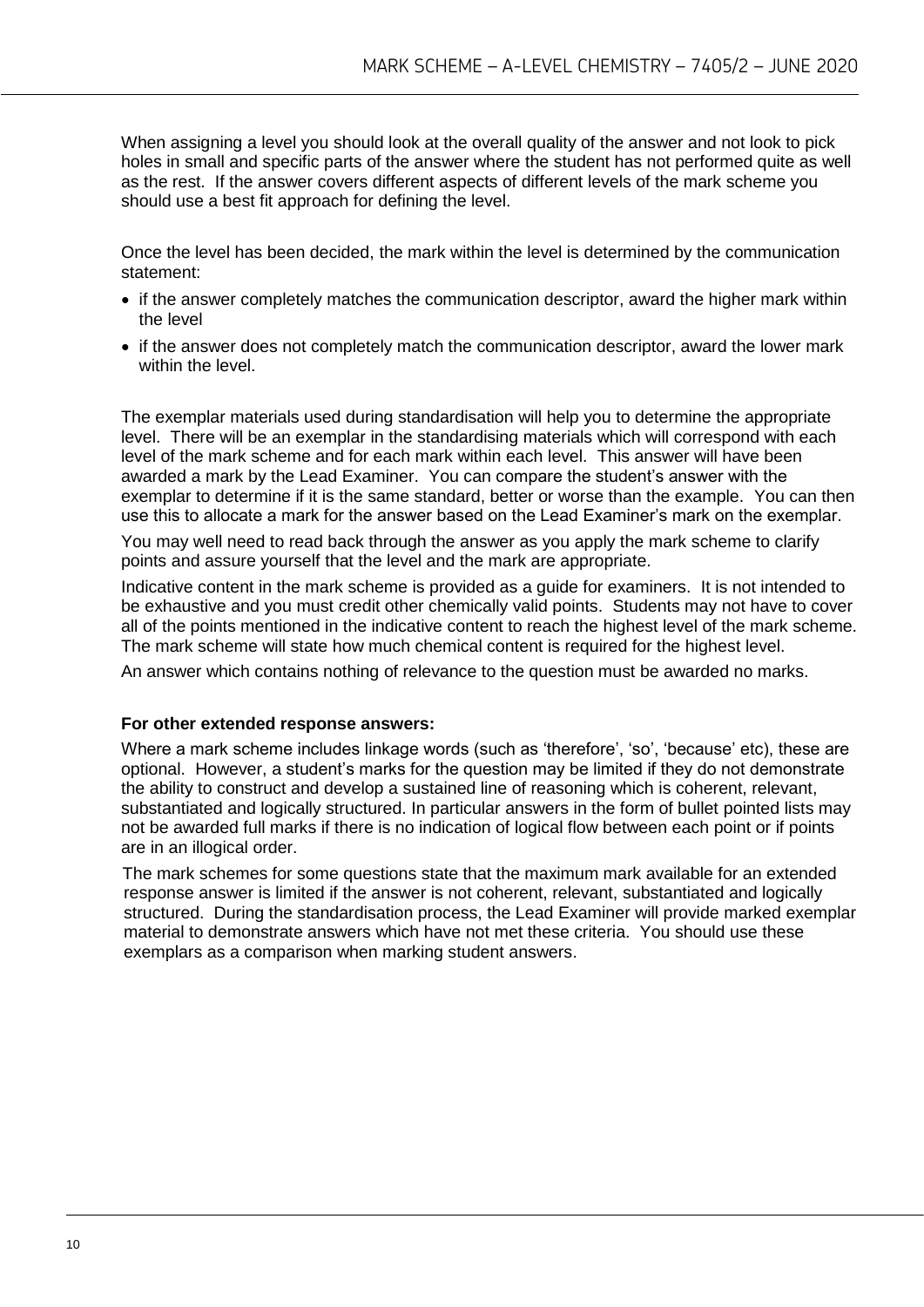| <b>Question</b> |                | <b>Answers</b>                                                           | <b>Additional comments/Guidelines</b>                                      | <b>Mark</b> |
|-----------------|----------------|--------------------------------------------------------------------------|----------------------------------------------------------------------------|-------------|
|                 | <b>M1</b>      | tangent drawn to the curve at 0,0                                        | If tangent not drawn at 0,0 then allow conseq gradient<br>calculation      |             |
| 01.1            | <b>M2</b>      | Evidence of value used in calculation leading to<br>initial rate $= 5.5$ | Note allow $5 - 7$                                                         |             |
|                 | M <sub>3</sub> | $cm3 s-1$                                                                | NOT $cm3/s$                                                                |             |
|                 | <b>M1</b>      | [H <sub>2</sub> PO <sub>2</sub> <sup>-</sup> ] <sup>2</sup> $\alpha$ 1/t | Accept time argument eg if conc doubled time is quartered                  |             |
| 01.2            |                |                                                                          | Accept suitable words that implies a square or square root<br>relationship |             |
|                 | M <sub>2</sub> | $Order = 2$                                                              | Not simple description of as conc increases time decreases                 |             |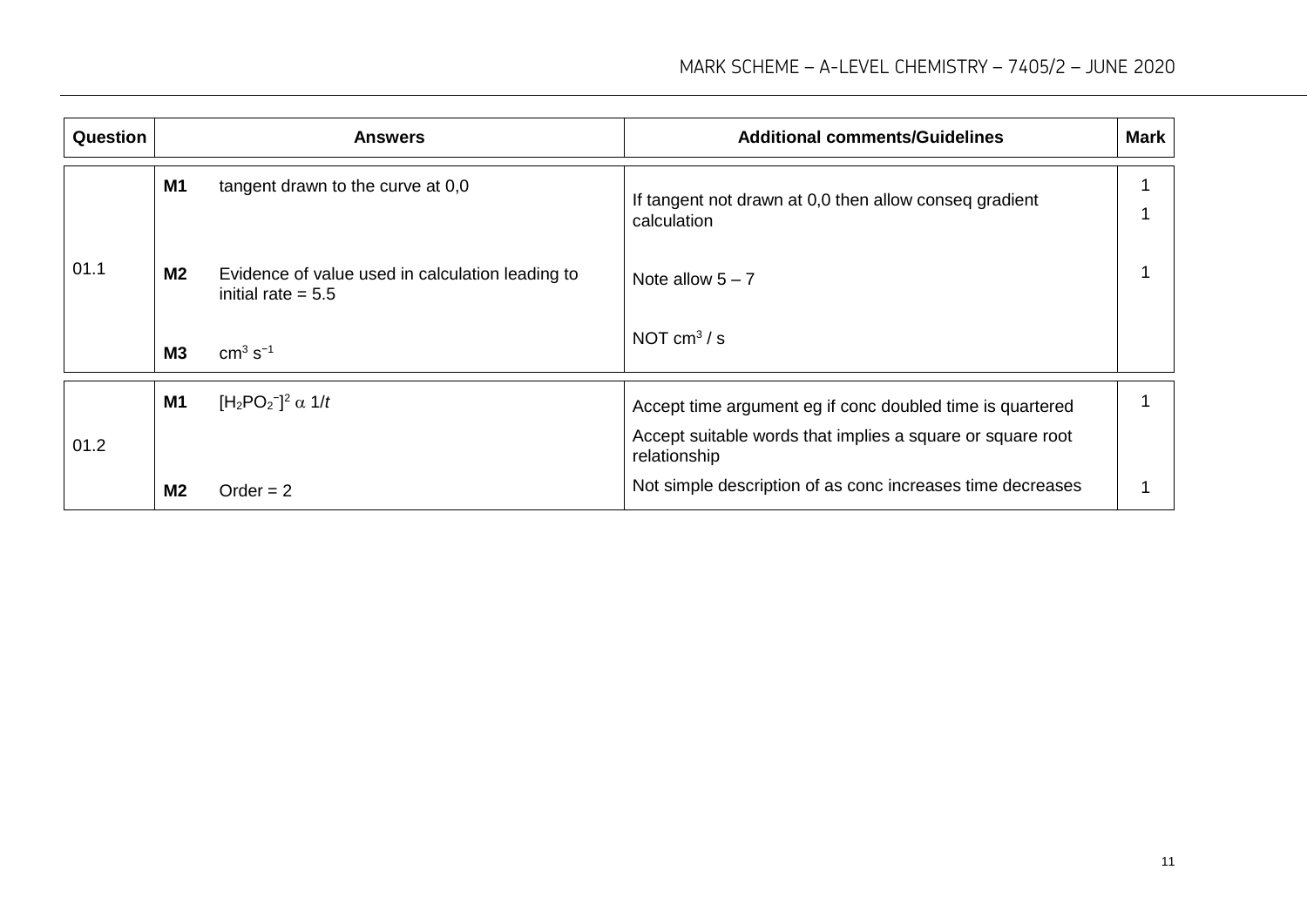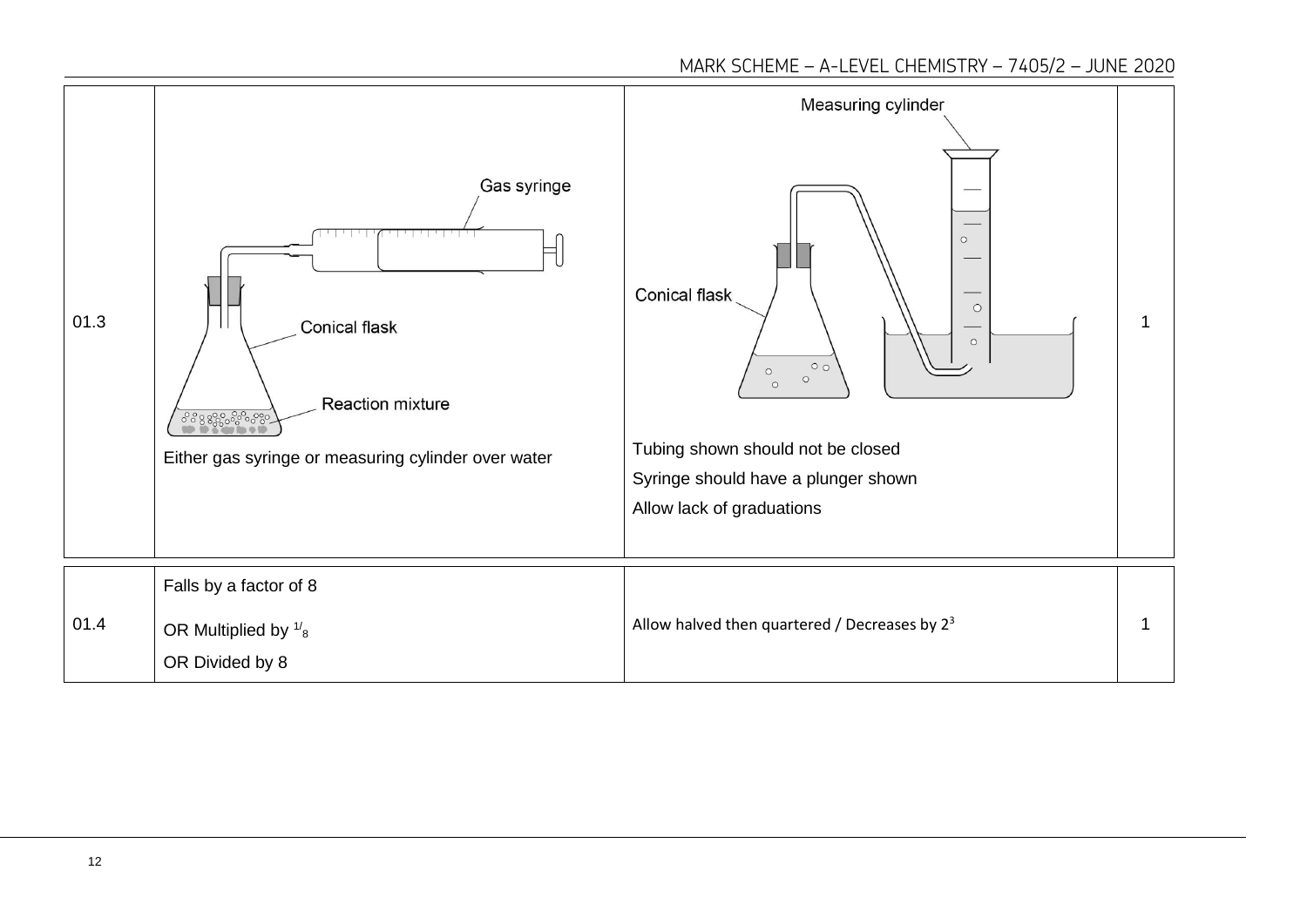|      |                                                                                            | Re-arrangement                                                                               |  |
|------|--------------------------------------------------------------------------------------------|----------------------------------------------------------------------------------------------|--|
|      | M1<br>$[M]^2$ = Rate<br>k[L]                                                               | Inserts correct numbers into their rearranged<br>expression                                  |  |
| 01.5 | $\frac{0.0250}{21.3 \times 0.0155}$<br>$(=7.57 \times 10^{-2})$<br>$[M]^2 =$<br><b>M2</b>  | Takes square root (allow ecf for square root of<br>their M2)                                 |  |
|      | $[M] = \sqrt{7.57 \times 10^{-2}} = 0.275$ mol dm <sup>-3</sup> (min 2 sf)<br>M3           | Common error is to use 0.25 rather than 0.025.<br>This leads to an answer of 0.870. Scores 2 |  |
|      |                                                                                            | Upside-down expression leads to an answer of<br>3.63. Scores 2                               |  |
|      |                                                                                            |                                                                                              |  |
|      |                                                                                            | All the orders added/ sum of the (individual)<br>orders                                      |  |
| 01.6 | The sum of powers/indices (to which the concentrations are raised<br>in the rate equation) | This can be explained using a general rate<br>equation stated as an example                  |  |
|      |                                                                                            | e.g. Rate = $k[A]^x[B]^y$ and the overall order is $x + y$                                   |  |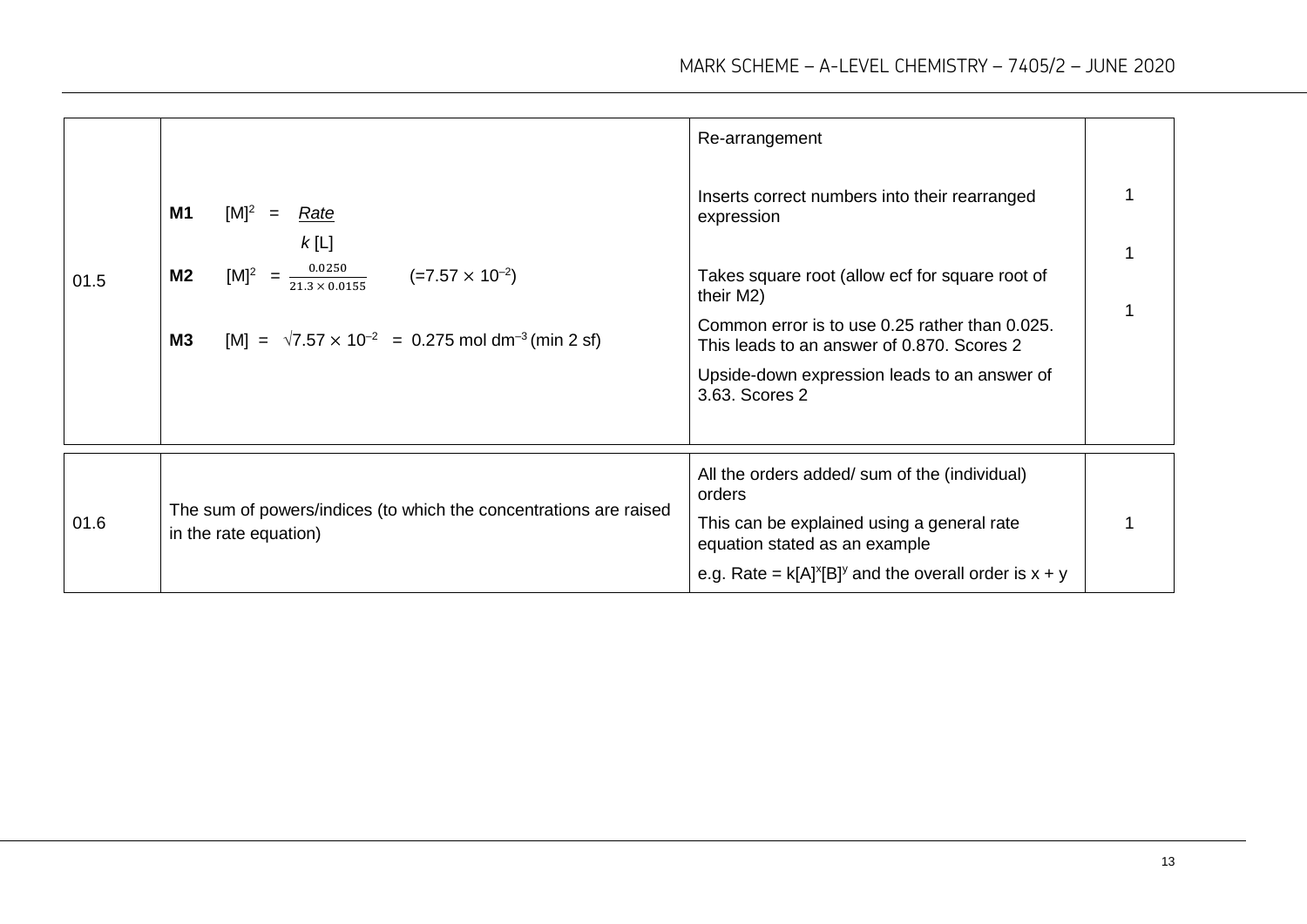| Question | <b>Answers</b>                                                  | <b>Additional comments/Guidelines</b>                                                                                                                                                                                                                                                                                                                                                | Mark |
|----------|-----------------------------------------------------------------|--------------------------------------------------------------------------------------------------------------------------------------------------------------------------------------------------------------------------------------------------------------------------------------------------------------------------------------------------------------------------------------|------|
| 02.1     | One circled C atom only – The C attached to $CH_3/C=O/H$ and NH |                                                                                                                                                                                                                                                                                                                                                                                      |      |
| 02.2     | Two ticks only for amine and amide                              |                                                                                                                                                                                                                                                                                                                                                                                      |      |
| 02.3     | н<br>Η<br>$N^+$ — H                                             | M1 for choosing the correct bond to hydrolyse<br>M <sub>2</sub> and M <sub>3</sub> for the correct structures of the<br>products<br>Allow protonated amino acid for M2<br>$e \rightarrow e \rightarrow \vec{b} \rightarrow \vec{c} \rightarrow \vec{c} \rightarrow \vec{c} \rightarrow \vec{c} \rightarrow \vec{c}$<br>Allow $C_6H_5NH_3$ <sup>+</sup> or + outside a square bracket | 3    |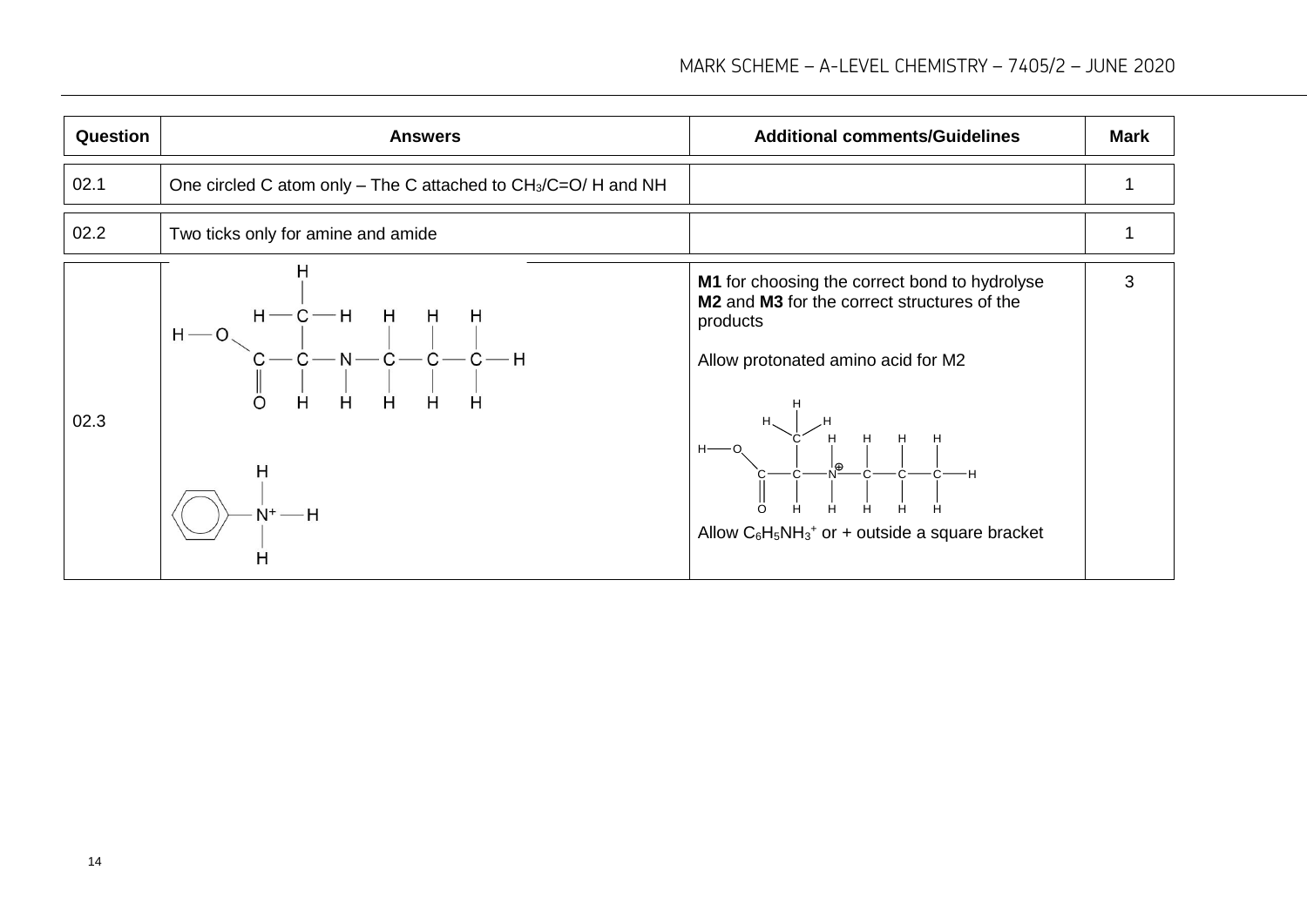|      | M1<br>Enzyme has an active site                                                |                                                 |  |
|------|--------------------------------------------------------------------------------|-------------------------------------------------|--|
|      | M2                                                                             | For M2 allow opposite argument for F-Enantiomer |  |
| 02.4 | The G-Enantiomer / Enzyme has the correct stereo chemistry /<br>stereospecific |                                                 |  |
|      | Or                                                                             |                                                 |  |
|      | The G-Enantiomer / Enzyme has the complementary shape                          |                                                 |  |
|      |                                                                                |                                                 |  |

| Question |                                          | <b>Answers</b>                                                                           | <b>Additional comments/Guidelines</b>                                                      | <b>Mark</b> |
|----------|------------------------------------------|------------------------------------------------------------------------------------------|--------------------------------------------------------------------------------------------|-------------|
| 03.1     | <b>M1</b><br><b>M2</b>                   | Q, R, S, T<br>(Orange solution) turns green                                              | M1 Allow the mark for candidates who correctly<br>name or draw the isomers.<br>Independent |             |
| 03.2     | M <sub>1</sub><br>M2                     | Silver mirror                                                                            | As above<br>Allow grey/black ppt                                                           |             |
| 03.3     | <b>M1</b><br><b>M2</b><br>M <sub>3</sub> | P, Q, R, S<br>Sweet smelling (liquid)<br>To react with (remove excess) acid / neutralise | As above<br>Allow easier to identify the smell                                             |             |
| 03.4     | Position                                 |                                                                                          | Allow positional                                                                           |             |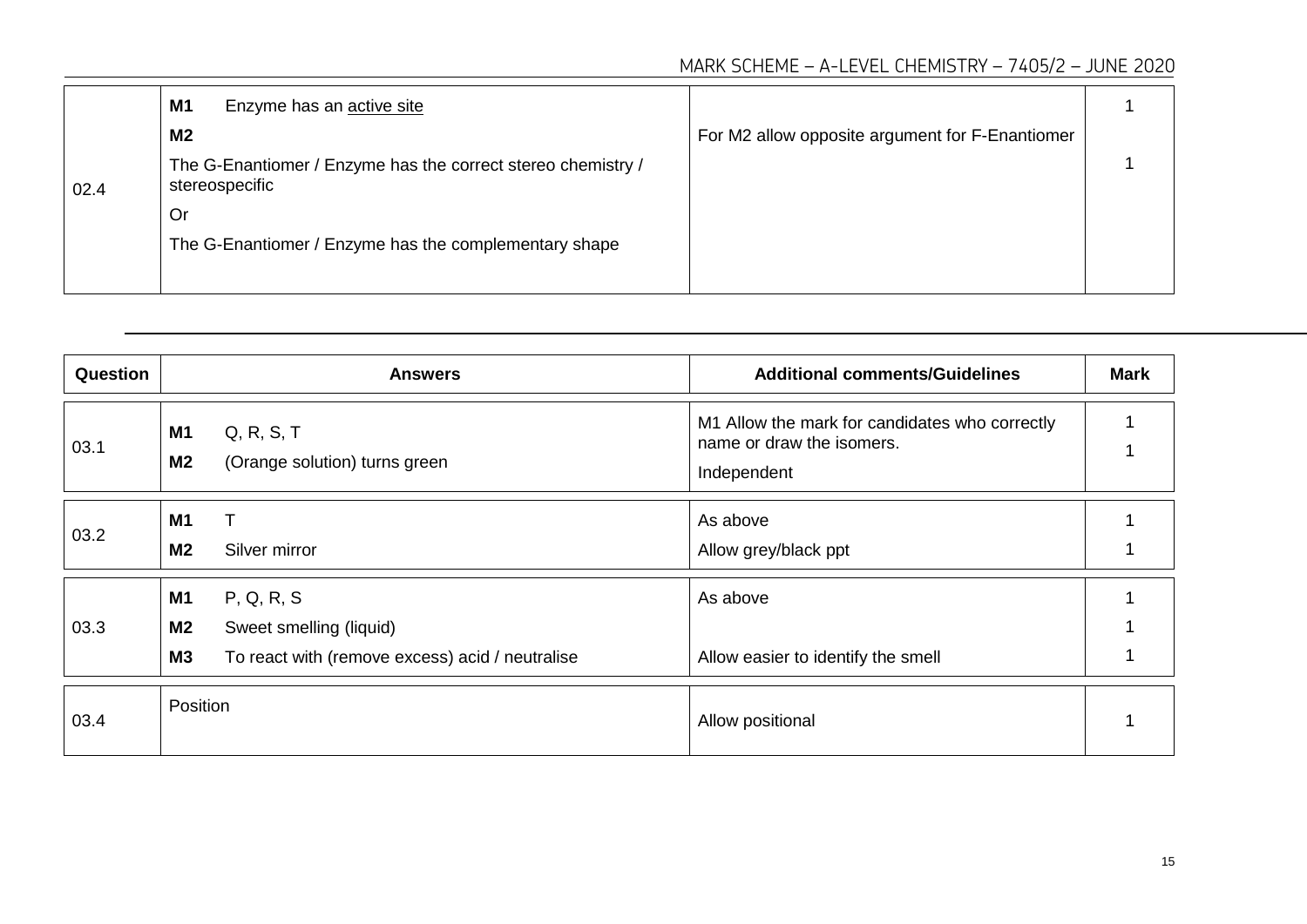| 03.5 | R & S have an O-H alcohols peak at 3230-3550 cm <sup>-1</sup><br><b>M1</b><br>T has $C=O$ peak at $1680-1750$ cm <sup>-1</sup><br>M <sub>2</sub><br>R & S (unique) fingerprint region or below 1500 cm <sup>-1</sup><br>M3<br>Compare to a database / known spectra (and look for an<br>M4<br>exact match) | Allow value within the range                                     |  |
|------|------------------------------------------------------------------------------------------------------------------------------------------------------------------------------------------------------------------------------------------------------------------------------------------------------------|------------------------------------------------------------------|--|
| 03.6 | All have the same $M_r$                                                                                                                                                                                                                                                                                    | Allow<br>same (molecular) ion M/Z peak<br>same molecular formula |  |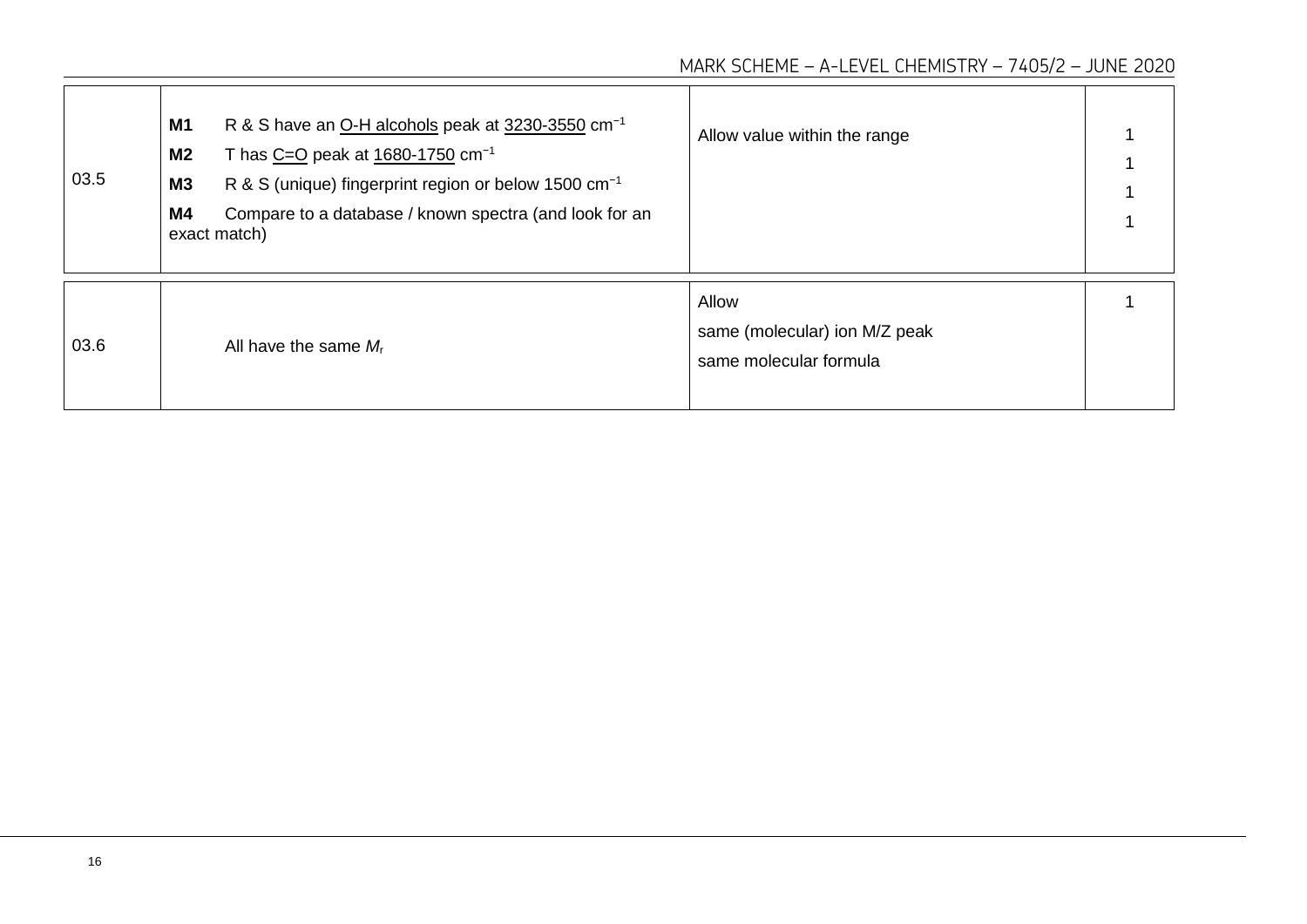| Question | <b>Answers</b>                                                                                                                                                                                                                                                                                                                                            | <b>Additional comments/Guidelines</b>                                                                                                                        | <b>Mark</b> |
|----------|-----------------------------------------------------------------------------------------------------------------------------------------------------------------------------------------------------------------------------------------------------------------------------------------------------------------------------------------------------------|--------------------------------------------------------------------------------------------------------------------------------------------------------------|-------------|
| 04.1     | <b>M1</b><br>(Re) weigh the empty boat<br>M <sub>2</sub><br>In order to calculate the (exact) mass of salicylic acid added<br>to the reaction mixture                                                                                                                                                                                                     |                                                                                                                                                              |             |
| 04.2     | 10 $\text{cm}^3$ measuring cylinder (if volume given – allow between 10 to<br>50 cm <sup>3</sup> )<br>Or a 10 cm <sup>3</sup> pipette<br>Or burette / graduated pipette<br>Or 10 cm <sup>3</sup> syringe                                                                                                                                                  |                                                                                                                                                              |             |
| 04.3     | Corrosive                                                                                                                                                                                                                                                                                                                                                 | Allow skin burn / permanent eye damage<br>Ignore irritant / toxic                                                                                            |             |
| 04.4     | LHS + $(CH_3CO)_2O$<br>RHS + CH <sub>3</sub> COOH                                                                                                                                                                                                                                                                                                         |                                                                                                                                                              | 1           |
| 04.5     | Amount salicylic acid = $^{6.01}/_{138}$ = 4.36×10 <sup>-2</sup> mol<br><b>M1</b><br>Mass $(CH_3CO)_2O = 10.5 \times 1.08 = 11.34 g$<br>M <sub>2</sub><br>Amount $(CH_3CO)_2O = \frac{11.34}{102} = 1.11 \times 10^{-1}$ mol<br><b>M3</b><br>$(CH_3CO)_2O$ is in excess<br>M4<br>M <sub>5</sub><br>Mass aspirin = M1 $\times$ 0.841 $\times$ 180 = 6.59 g | Allow conseq from wrong mole ratio in 04.4<br>Must show and state that ethanoic anhydride is in<br>excess<br>For M4/M5 ecf from M1/M3<br>Allow 2 sf or more. |             |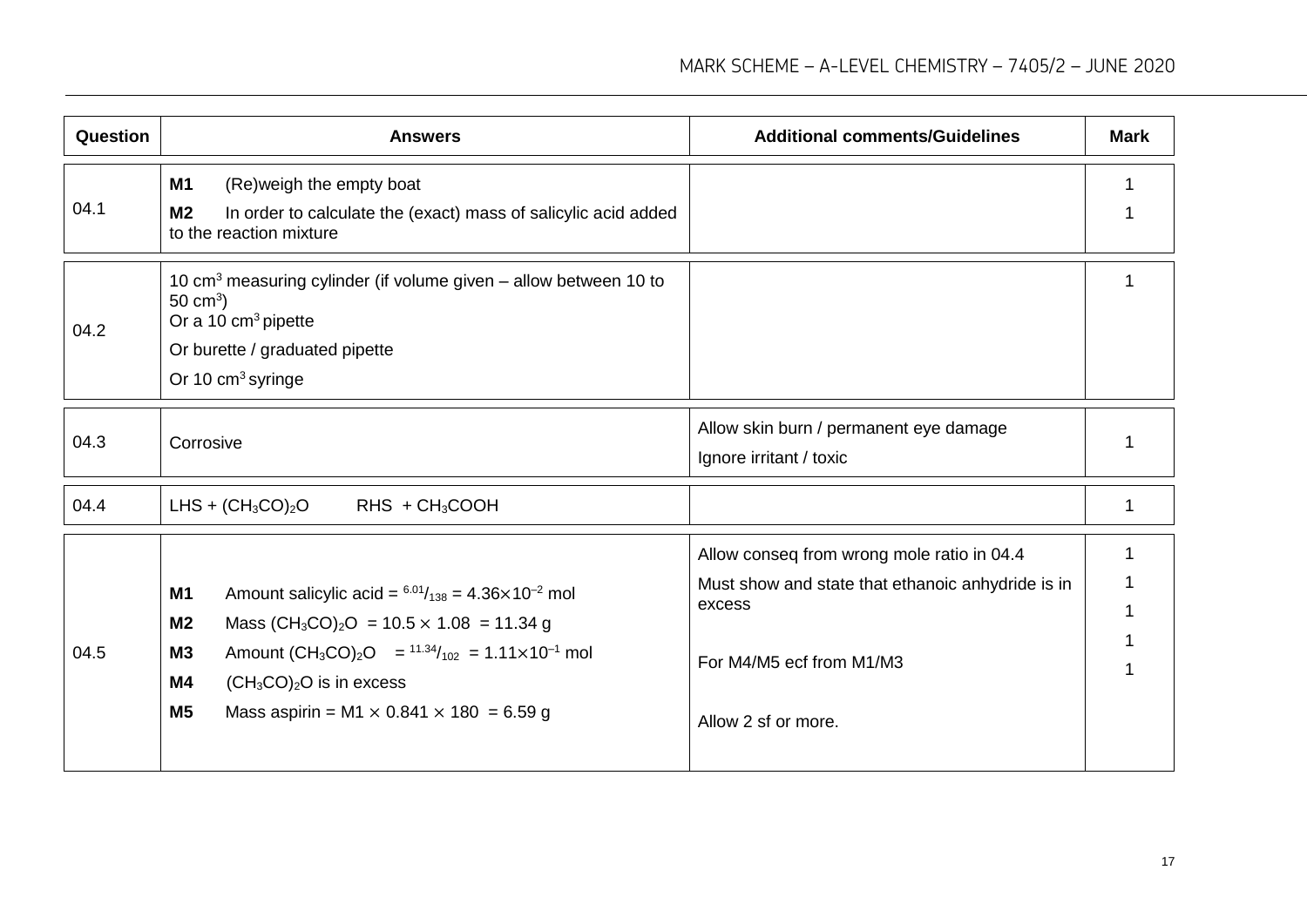| 04.6 | <b>M1</b><br>Value lower                                                                        |                                                                                                                                                                       |  |
|------|-------------------------------------------------------------------------------------------------|-----------------------------------------------------------------------------------------------------------------------------------------------------------------------|--|
|      | <b>M2</b><br>Range of values                                                                    | For M2 allow mpt not sharp or a larger range of<br>melting points                                                                                                     |  |
|      |                                                                                                 |                                                                                                                                                                       |  |
| 04.7 | <b>M1</b><br>(Ethanol is flammable so) use a water bath to heat / do not<br>use a Bunsen burner | Must give practical step, not just state hazard                                                                                                                       |  |
|      | M <sub>2</sub><br>Heat to temp below bp (so ethanol does not boil away)                         | Allow use min vol solvent                                                                                                                                             |  |
| 04.8 | To remove any soluble impurities                                                                | Allow To avoid aspirin dissolving (small amount<br>cold solvent used)<br>Allow To remove/(wash away) any ethanolic<br>solution on the product.                        |  |
| 04.9 | Pure product will have (larger) crystals / needle-like crystals / lighter<br>in colour          | Allow whiter, less grey, more crystalline, less<br>powdery, shinier, single colour<br>Must be tied to pure product<br>Allow opposite points tied to the crude product |  |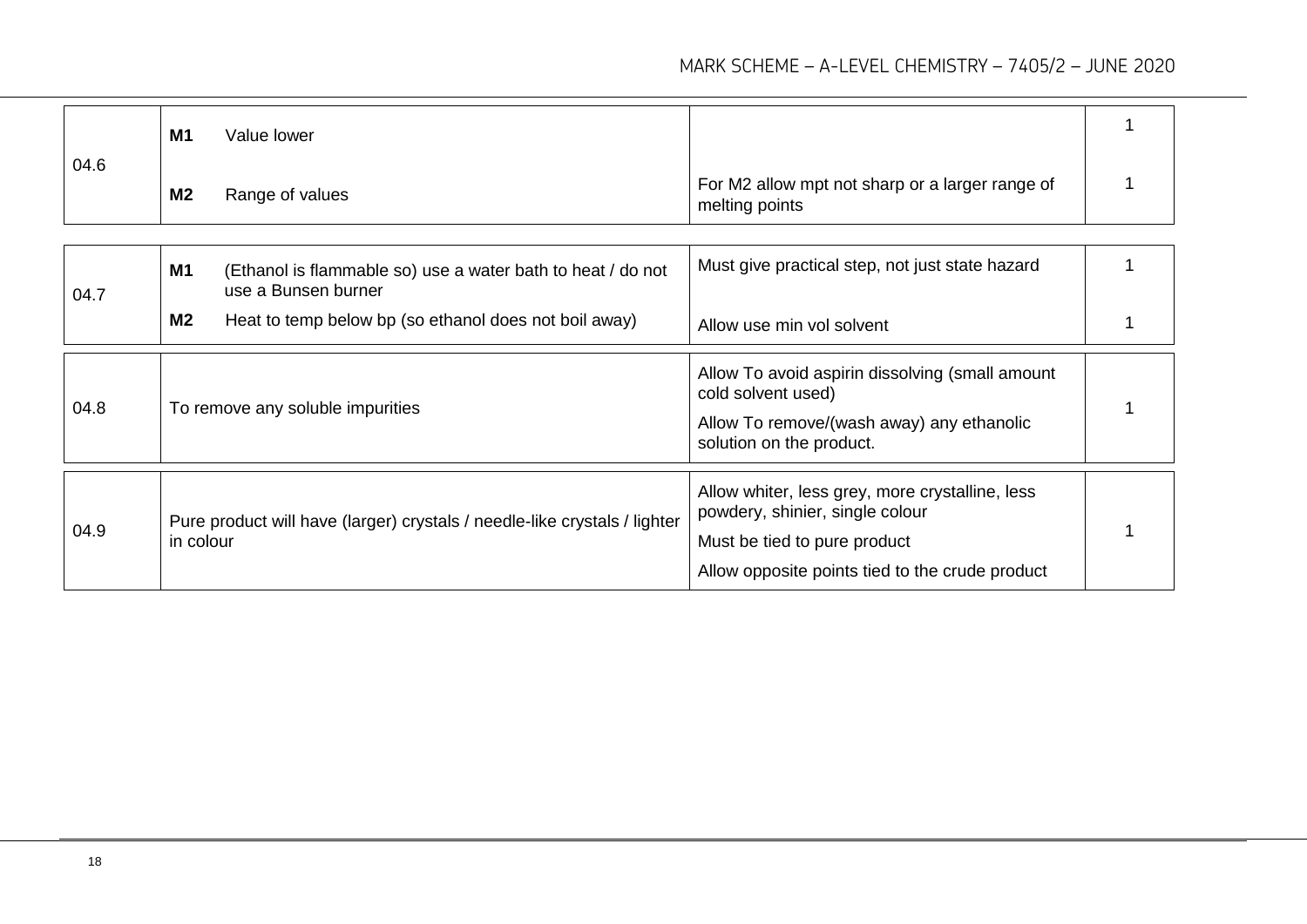| Question | <b>Answers</b>                                                                                                                                                                                                                                                | <b>Additional comments/Guidelines</b>                                     | <b>Mark</b> |
|----------|---------------------------------------------------------------------------------------------------------------------------------------------------------------------------------------------------------------------------------------------------------------|---------------------------------------------------------------------------|-------------|
| 05.1     | <b>M1</b><br>The (relative) tendency of an atom to attract a pair of electrons/ the<br>electrons/ electron density in a covalent bond<br>M <sub>2</sub><br>Br is more electronegative than C (or vice versa)<br><b>M3</b><br>So Br is δ- and C is $δ+$        |                                                                           | 1<br>1      |
| 05.2     | M2 curly arrow<br>$Br^-$<br>Br, from bond to Br<br>NH <sub>2</sub><br>+ $NH_4Br$<br>M3 structure of<br>intermediate<br>Н<br>$\cdot$ : NH <sub>3</sub><br>M4 loss of H <sup>+</sup><br>M1 curly arrow from<br>lone pair on N to C<br>$\cdot$ : NH <sub>3</sub> | M4 Penalise loss of H <sup>+</sup> using Br <sup>-</sup><br>Allow $S_n$ 1 | 4           |
| 05.3     | M1<br>M <sub>2</sub><br>Use: (Hair) conditioner / (Cationic) surfactant / disinfectant                                                                                                                                                                        | Allow + outside square brackets<br>Allow fabric softener                  |             |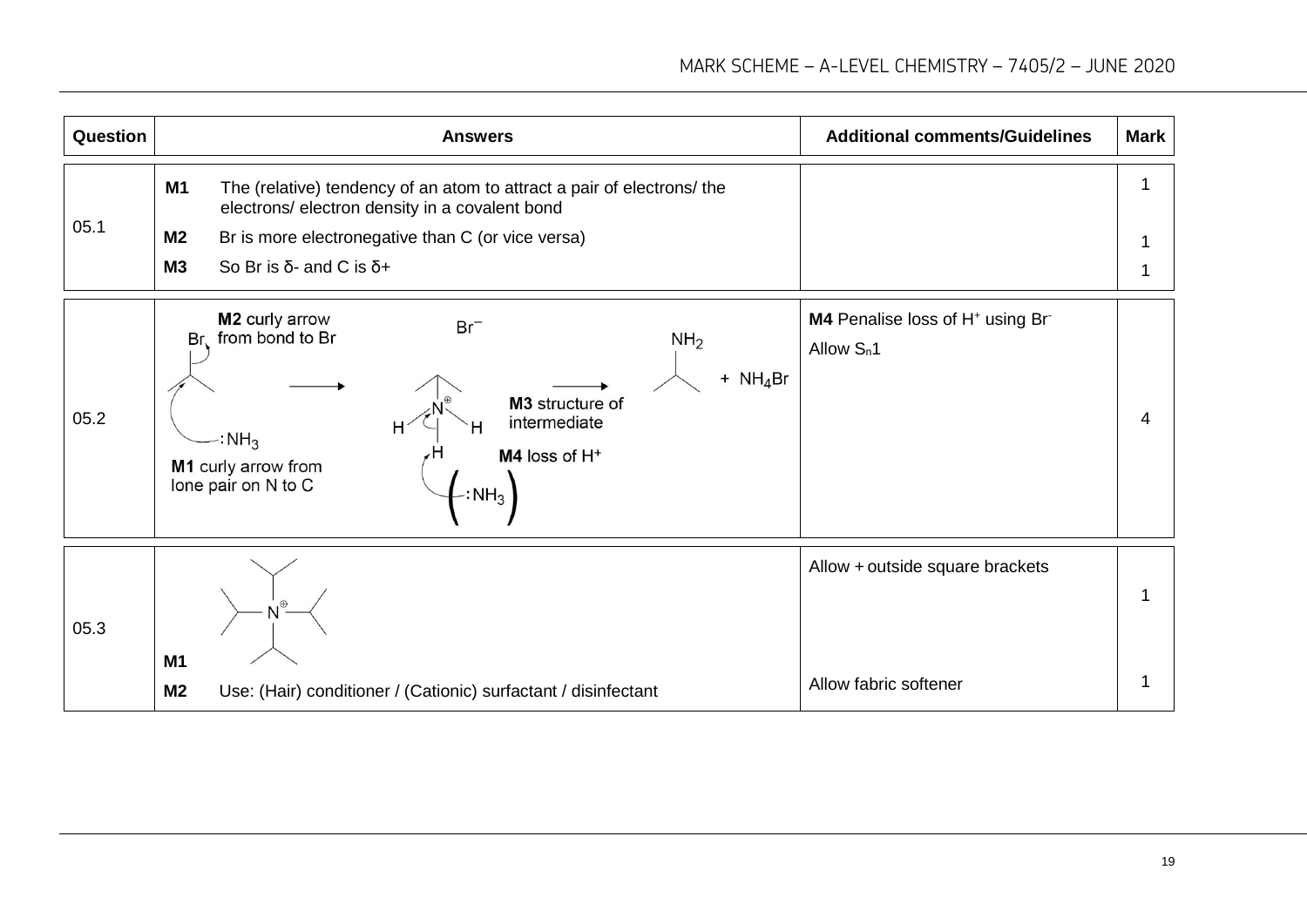| <b>Question</b> |                                   | <b>Answers</b>                                                                                                                            | <b>Additional</b><br>comments/Guidelines                                                                                                                                                        | <b>Mark</b> |
|-----------------|-----------------------------------|-------------------------------------------------------------------------------------------------------------------------------------------|-------------------------------------------------------------------------------------------------------------------------------------------------------------------------------------------------|-------------|
| 06.1            | M1<br>M2<br><b>M3</b>             | Acylation<br>CH <sub>3</sub> COCl OR Ethanoyl chloride<br>AICI <sub>3</sub> OR Aluminium chloride (mark could be awarded in space for M2) | Allow electrophilic substitution<br>Allow ethanoic anhydride for<br>M <sub>2</sub><br>M3 dependent on M2<br>Allow Dry/anhydrous for M3<br>Apply list principle to extra<br>incorrect conditions |             |
| 06.2            | M1<br>M <sub>2</sub><br><b>M3</b> | Nucleophilic addition<br>NaBH <sub>4</sub><br>1-phenyl ethan(-1-)ol                                                                       | Allow LiAlH <sub>4</sub> for M2<br>If $H_2/Ni$ stated allow M2 and M3<br>but to score a matching M1 it<br>would have to be Catalytic<br>addition                                                |             |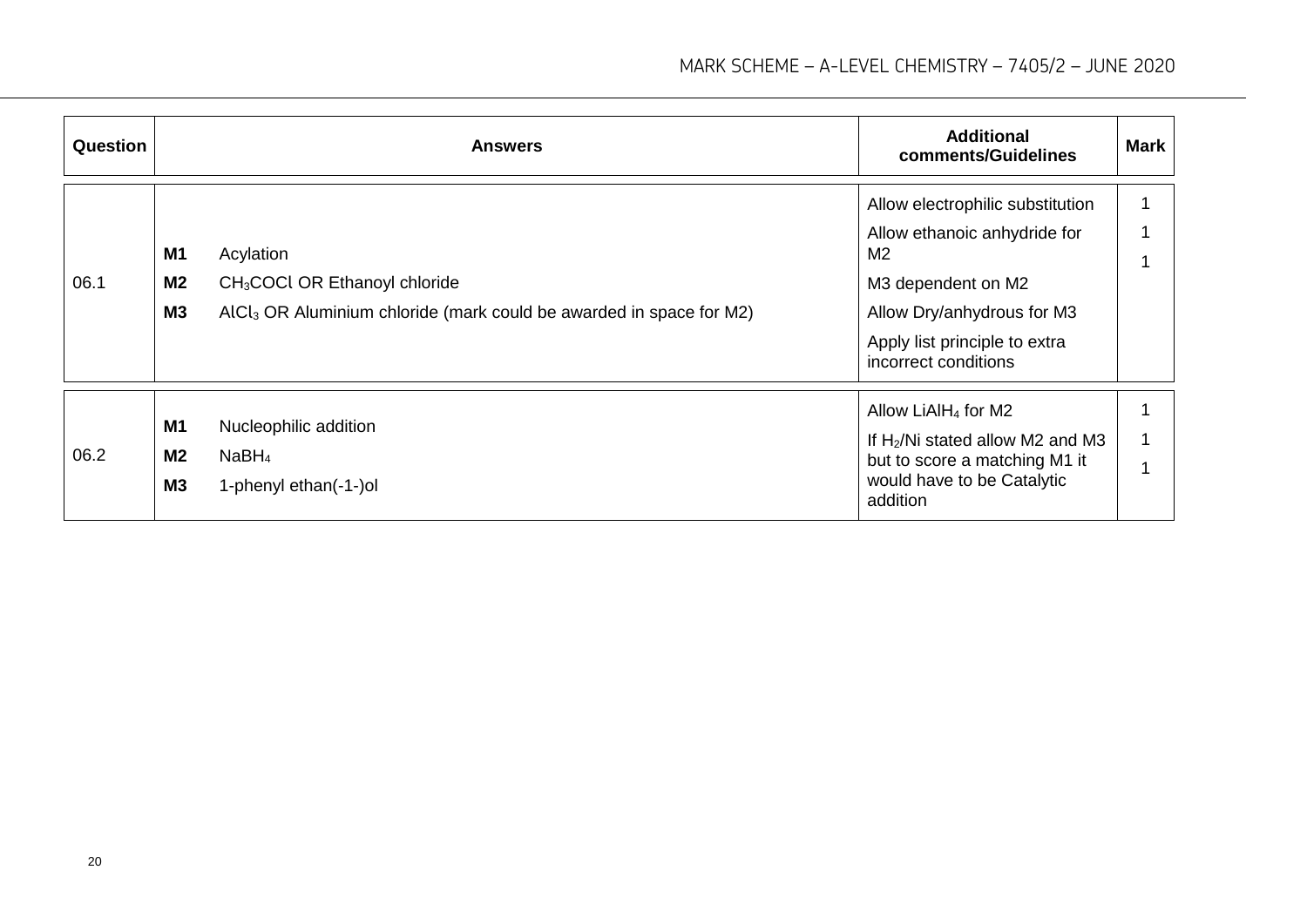MARK SCHEME – A-LEVEL CHEMISTRY – 7405/2 – JUNE 2020

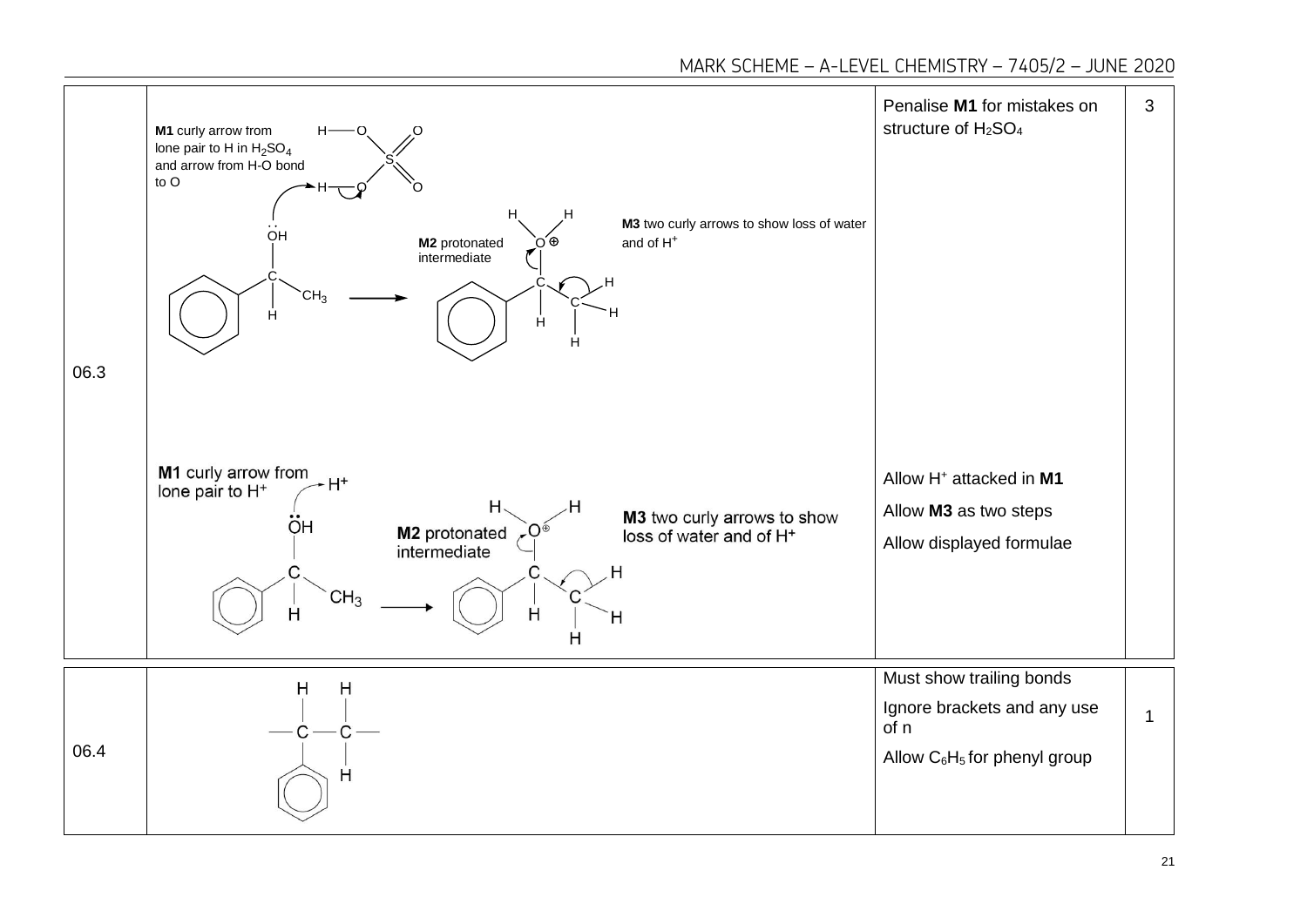| Question |                                                         | <b>Answers</b>                                                                                                                                                                                                                                                                                                                                                                                                                                                                                                                                                                                                   | <b>Additional Comments/Guidelines</b>                                                                                                                                                                                                                                                                                                                                                                                                                                                                                                      | <b>Mark</b> |
|----------|---------------------------------------------------------|------------------------------------------------------------------------------------------------------------------------------------------------------------------------------------------------------------------------------------------------------------------------------------------------------------------------------------------------------------------------------------------------------------------------------------------------------------------------------------------------------------------------------------------------------------------------------------------------------------------|--------------------------------------------------------------------------------------------------------------------------------------------------------------------------------------------------------------------------------------------------------------------------------------------------------------------------------------------------------------------------------------------------------------------------------------------------------------------------------------------------------------------------------------------|-------------|
|          | Level 3<br>5-6 marks<br>Level <sub>2</sub><br>3-4 marks | This question is marked using Levels of Response. Refer to the Mark<br>Scheme Instructions for Examiners for guidance.<br>All stages are covered and each stage is generally<br>correct and virtually complete.<br>Answer is communicated coherently and shows a logical<br>progression from Stage 1 to Stages 2 and 3.<br>All stages are covered but stage(s) may be incomplete or<br>may contain inaccuracies<br>OR two stages are covered and are generally correct<br>and virtually complete.<br>Answer is communicated mainly coherently and shows a<br>logical progression from Stage 1 to Stages 2 and 3. | <b>Indicative Chemistry content</b><br>Stage 1:<br>1a CDCl <sub>3</sub> or CCl <sub>4</sub> solvent<br>1b TMS as reference / calibration / standard / peak<br>at $0$ (ppm)<br>1c Inert (so unlikely to react with the sample allow if<br>inert tied to either TMS or $CDCl3$ or $CCl4$ )<br>Stage 2 CCl <sub>4</sub> or CDCl <sub>3</sub> as solvent:<br>2a (Both) have no H (atoms so give no signals in<br>spectrum) tied to either CDCl <sub>3</sub> or CCl <sub>4</sub><br>2b CCl <sub>4</sub> non polar (- good solvent for non-polar |             |
| 07.1     | Level 1<br>1-2 marks                                    | Two stages are covered but stage(s) may be incomplete<br>or may contain inaccuracies OR only one stage is<br>covered but is generally correct and virtually complete.                                                                                                                                                                                                                                                                                                                                                                                                                                            | organic molecules)<br>2c CDC $l_3$ polar covalent molecule $(-$ good solvent<br>for polar organic compounds)                                                                                                                                                                                                                                                                                                                                                                                                                               | 6           |
|          |                                                         | Answer includes isolated statements but these are not<br>presented in a logical order.                                                                                                                                                                                                                                                                                                                                                                                                                                                                                                                           | Stage 3 TMS as reference:<br>3a (Lots (12) of equivalent H to) give one signal /                                                                                                                                                                                                                                                                                                                                                                                                                                                           |             |
|          | 0 mark                                                  | Insufficient correct chemistry to gain a mark.                                                                                                                                                                                                                                                                                                                                                                                                                                                                                                                                                                   | single environment<br>3b Signal in an area away from other typical H<br>signals / peak upfield from others<br><b>OR</b><br>(Low electronegativity of Si shifts) signal right<br>3c Easy to remove / volatile / low bp                                                                                                                                                                                                                                                                                                                      |             |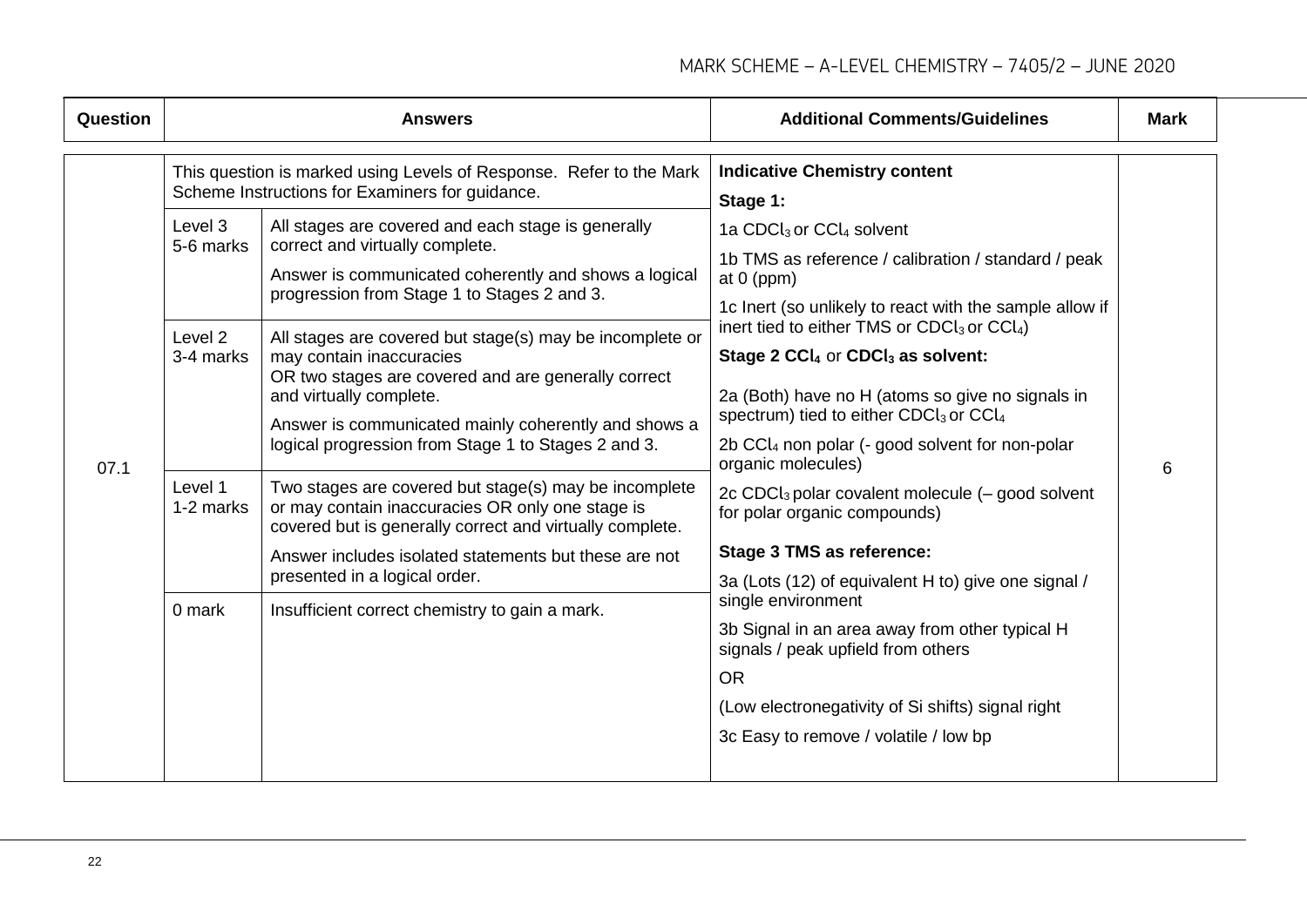| 07.2 | <b>M1</b><br>$x -$ doublet<br><b>M2</b><br>$y -$ quartet<br><b>M3</b><br>$z -$ doublet                                                                                                      | Allow similar words eg double, quadruplet<br>Allow numbers<br>Allow diagrams with correct numbers of lines |  |
|------|---------------------------------------------------------------------------------------------------------------------------------------------------------------------------------------------|------------------------------------------------------------------------------------------------------------|--|
|      |                                                                                                                                                                                             |                                                                                                            |  |
| 07.3 | H attached to both C-Cl and adjacent to C=O so doesn't fit with<br>data in table B                                                                                                          |                                                                                                            |  |
|      | <b>M1</b>                                                                                                                                                                                   | Allow abbreviated structural formulae                                                                      |  |
| 07.4 | $\text{Cl} \begin{array}{c c} \text{H} & \text{O} & \text{CH}_3 \\ \text{C} & \text{I} & \text{I} \\ \text{C} & \text{C} & \text{C} - \text{CH}_3 \\ \text{H} & \text{CH}_3 \\ \end{array}$ |                                                                                                            |  |
|      | M <sub>2</sub>                                                                                                                                                                              |                                                                                                            |  |
|      | $H_3C - C - C - C$<br>$H_3C - C - C$<br>$\begin{bmatrix} C & C \\ C & C \end{bmatrix}$ $C1$<br>$CH3$ H                                                                                      |                                                                                                            |  |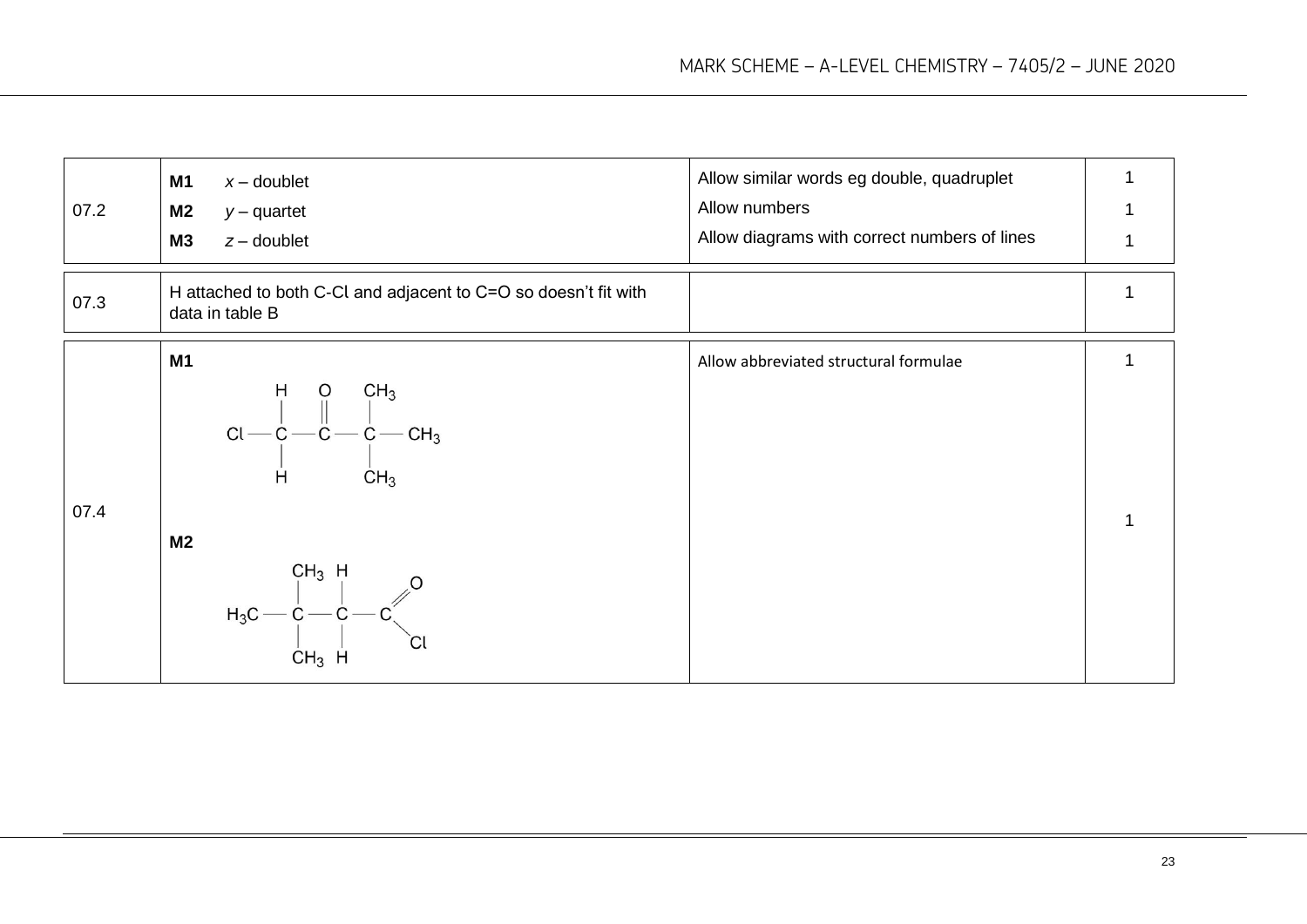| Question |                                                             |                                                                                                                                 | <b>Answers</b>                                                                                                          |                                            |                                                            |                                                                     | <b>Additional comments/Guidelines</b>                                                                                                                                                                                               |                                                    | <b>Mark</b> |
|----------|-------------------------------------------------------------|---------------------------------------------------------------------------------------------------------------------------------|-------------------------------------------------------------------------------------------------------------------------|--------------------------------------------|------------------------------------------------------------|---------------------------------------------------------------------|-------------------------------------------------------------------------------------------------------------------------------------------------------------------------------------------------------------------------------------|----------------------------------------------------|-------------|
| 08.1     | <b>M1</b><br><b>M2</b><br><b>M3</b><br>M4<br>M <sub>5</sub> | Amount H <sub>2</sub> O = $0.643/18$ = 0.0357 mol<br>Amount O = $^{0.913}/_{16}$ = 0.057 mol<br>$\mathsf{C}$<br>0.043<br>1<br>3 | Amount $CO_2 = \frac{1.89}{44} = 0.043$ = mol C<br>Amount H = $0.036 \times 2 = 0.0714$ mol<br>H<br>0.0714<br>1.66<br>5 | $\circ$<br>0.057<br>1.33<br>$\overline{4}$ | $M3 = 0.0715$ g<br>$M3 = 0.0714$ g<br>M4<br>M <sub>5</sub> | Alternate method<br>$\mathsf{C}$<br>$\frac{0.515}{12}$ = 0.043<br>3 | <b>M1</b> mass C = 1.89 – (1.89 x $\frac{32}{44}$ ) = 0.515 g<br>M2 mass H = $1.5 - (0.515 + 0.913)$<br>OR mass <b>M2</b> H = $0.643 - (0.643 \times \frac{16}{18})$<br>H<br>$\frac{0.0715}{1} = 0.0715$<br>1.66<br>$5\overline{)}$ | $\circ$<br>$\frac{0.913}{16} = 0.057$<br>1.33<br>4 |             |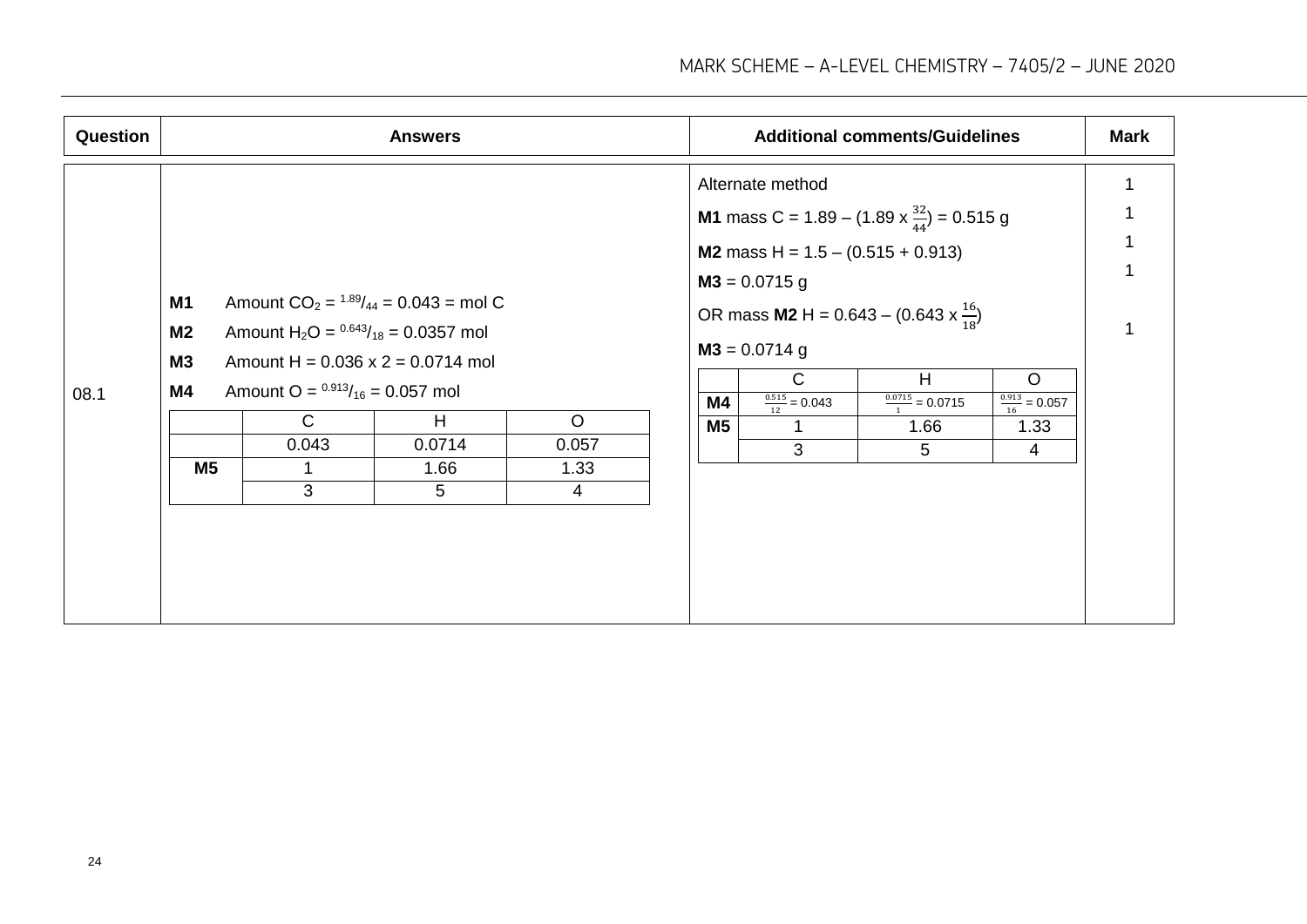MARK SCHEME – A-LEVEL CHEMISTRY – 7405/2 – JUNE 2020

| 08.2 | Amount $H_2O = {}^{0.26}/_{18} = 0.014$ mol<br><b>M1</b><br>Amount $H_3Y.xH_2O = \frac{3}{210} = 0.014$ mol<br>M <sub>2</sub><br>or<br>Amount of $H_3Y = 2.74/192 = 0.014$ mol<br>(hence ratio 1:1) | Common alternate method<br><b>M1</b> Amount H <sub>3</sub> Y.xH <sub>2</sub> O = $\frac{3}{210}$ = 0.0143 mol<br><b>M2</b> $M_r$ H <sub>3</sub> Y = $\frac{2.74}{0.0143}$ = 192<br>$Mr$ xH <sub>2</sub> O = 210 -192 = 18<br>(hence $x=1$ ) |  |
|------|-----------------------------------------------------------------------------------------------------------------------------------------------------------------------------------------------------|---------------------------------------------------------------------------------------------------------------------------------------------------------------------------------------------------------------------------------------------|--|
| 08.3 | 2(-) Hydroxy                                                                                                                                                                                        |                                                                                                                                                                                                                                             |  |
| 08.4 | Number of peaks $=$ 4                                                                                                                                                                               | Allow Four                                                                                                                                                                                                                                  |  |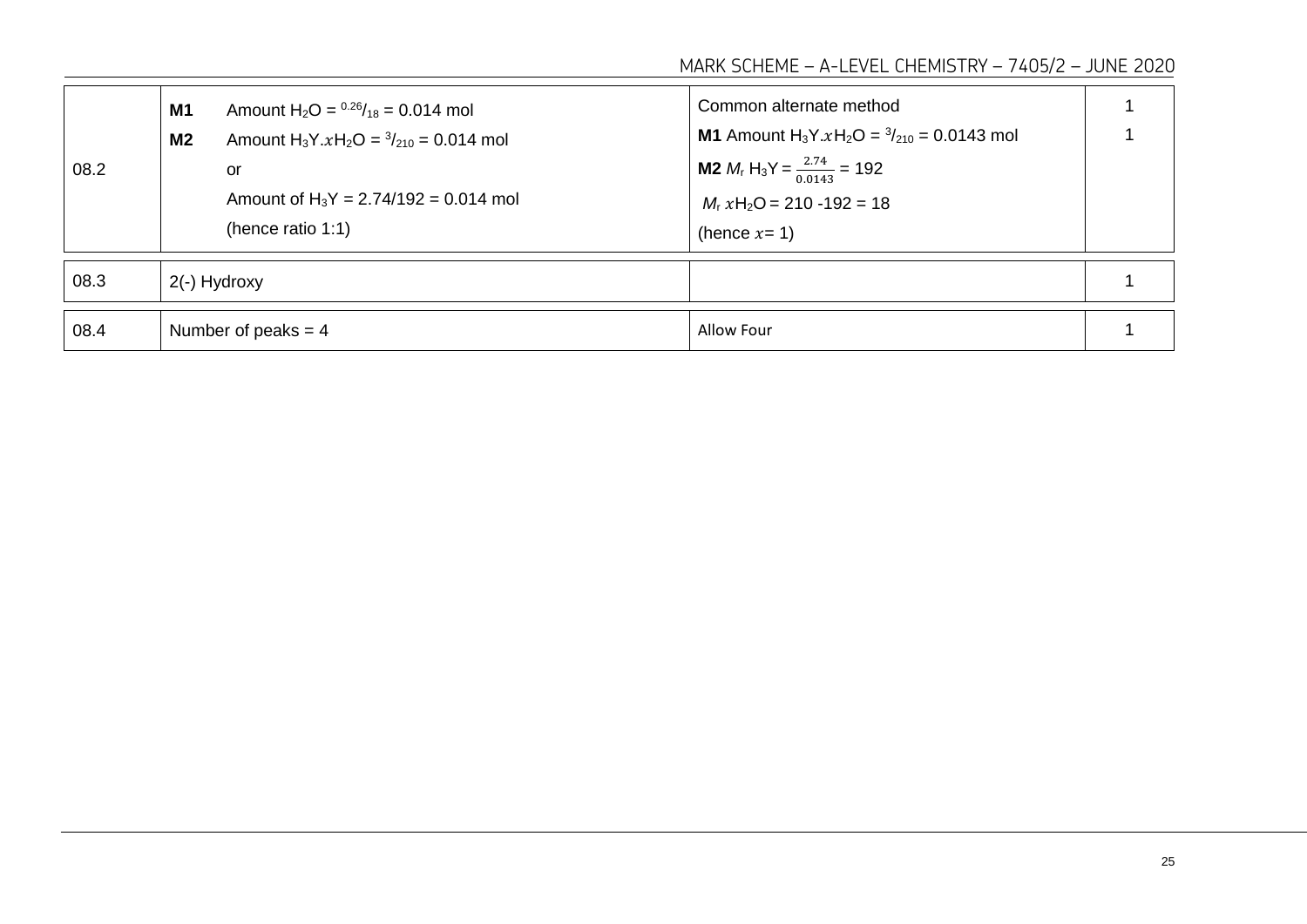| Question |                 | <b>Answers</b>                                                                                   | <b>Additional comments/Guidelines</b>                                                                                                                                                                                                                 | <b>Mark</b> |
|----------|-----------------|--------------------------------------------------------------------------------------------------|-------------------------------------------------------------------------------------------------------------------------------------------------------------------------------------------------------------------------------------------------------|-------------|
| 09.1     | <b>M1</b><br>M2 | EQM amount A = $0.25 - 0.015 = 0.235$ mol<br>EQM amount B = $0.25 - (2 \times 0.015) = 0.22$ mol | Allow 0.24 mol for M1                                                                                                                                                                                                                                 |             |
| 09.2     | <b>M1</b>       | <u>[C]</u><br>$[A][B]^2$<br>$K_c =$                                                              |                                                                                                                                                                                                                                                       |             |
|          | M <sub>2</sub>  | 0.02<br>0.35<br>$\frac{0.30}{0.35} \times (\frac{0.25}{0.35})^2$                                 | Correct insertion of numbers and use of volume<br>Allow ecf from their $K_c$<br>Scores M1 here (even if volume not used)                                                                                                                              |             |
|          | M3<br><b>M4</b> | $= 0.13$<br>Units mol <sup>-2</sup> dm <sup>6</sup>                                              | $Kc = 1.067$ if vol not used Max 3<br>$Kc = 7.63$ if expression upside down Max 3<br>Allow answers using $cm3$ and then the<br>corresponding units i.e. 1.31 x 10 <sup>5</sup> mol <sup>-2</sup> cm <sup>6</sup><br>Allow conseq units to wrong $K_c$ |             |

| 09.3 | $[H2O]$ / conc of water is (effectively) constant (because it it so much<br>larger than the other concentrations) |  |  |
|------|-------------------------------------------------------------------------------------------------------------------|--|--|
|------|-------------------------------------------------------------------------------------------------------------------|--|--|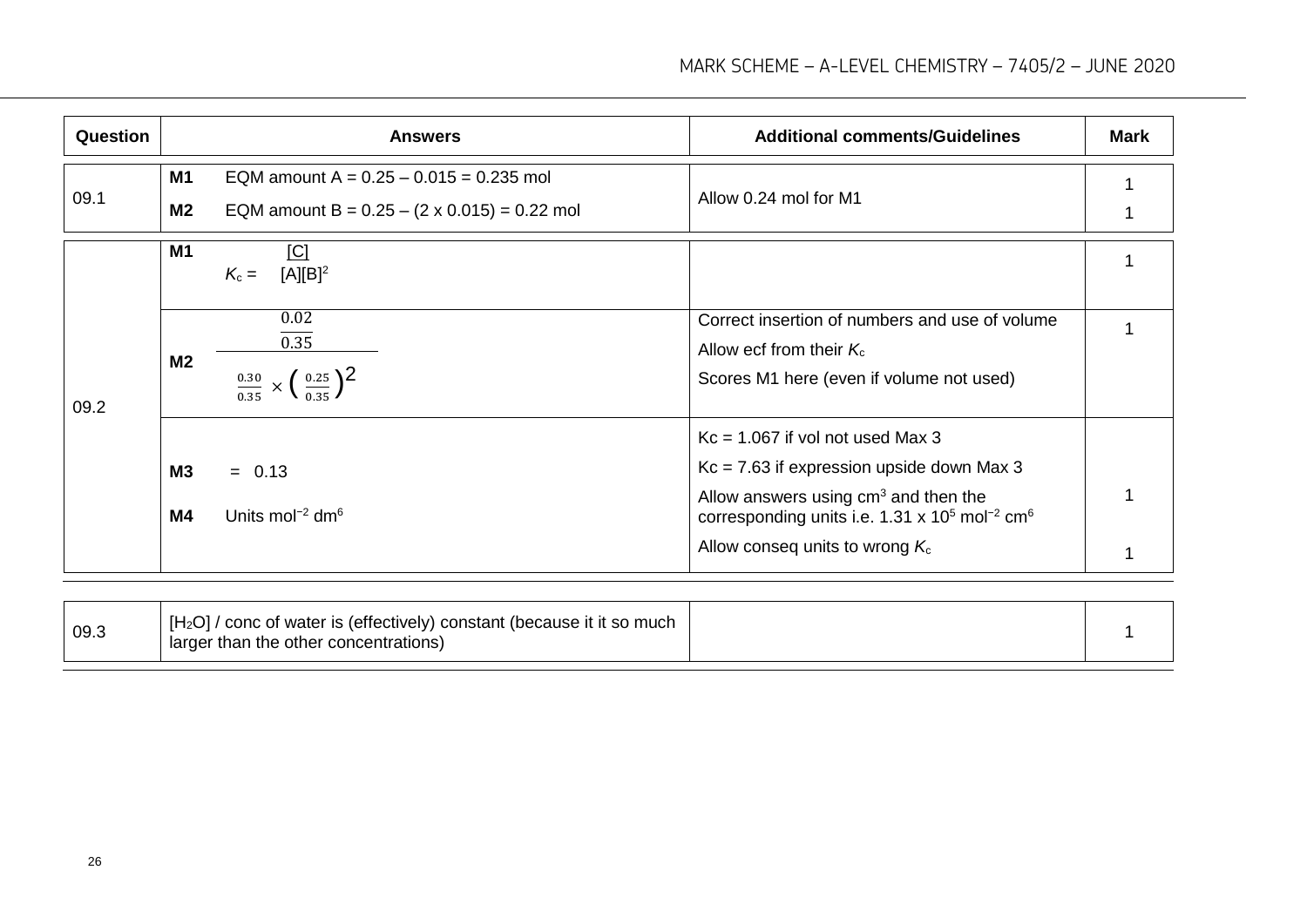|      |                |                                                                                                | Calculates initial mol                                                                                                           |  |
|------|----------------|------------------------------------------------------------------------------------------------|----------------------------------------------------------------------------------------------------------------------------------|--|
|      | M <sub>1</sub> | Initial amount ClCH <sub>2</sub> CHO = $4.71/78.5$ = 0.06 mol                                  | Sets up algebraic expressions for EQM mol of<br>both                                                                             |  |
| 09.4 | M2             | EQM amount $ClCH_2CHO = (0.06 - x)$ mol<br>EQM amount $ClCH_2CH(OH)_2 = x$ mol                 | If no M2 can only score M3 and M5 conseq<br>leads to 44.4 mol dm <sup>-3</sup> via [ClCH <sub>2</sub> CHO] = $\frac{0.06}{0.05}$ |  |
|      | M3             | $\frac{\overline{\psi}}{(0.06-x)}$<br>$37 =$                                                   | Inserts into $K$                                                                                                                 |  |
|      |                |                                                                                                | Does not need to show V as it cancels but allow<br>expressions that do show V and subsequent<br>calculations                     |  |
|      | M4             | $37(0.06 - x) = x$<br>$2.22 = 38x$<br>$x = 0.058421$                                           | Solve for x                                                                                                                      |  |
|      | M <sub>5</sub> | [CICH <sub>2</sub> CH(OH) <sub>2</sub> ] = $\frac{0.058421}{0.05}$ = 1.17 mol dm <sup>-3</sup> | Calculate concentration                                                                                                          |  |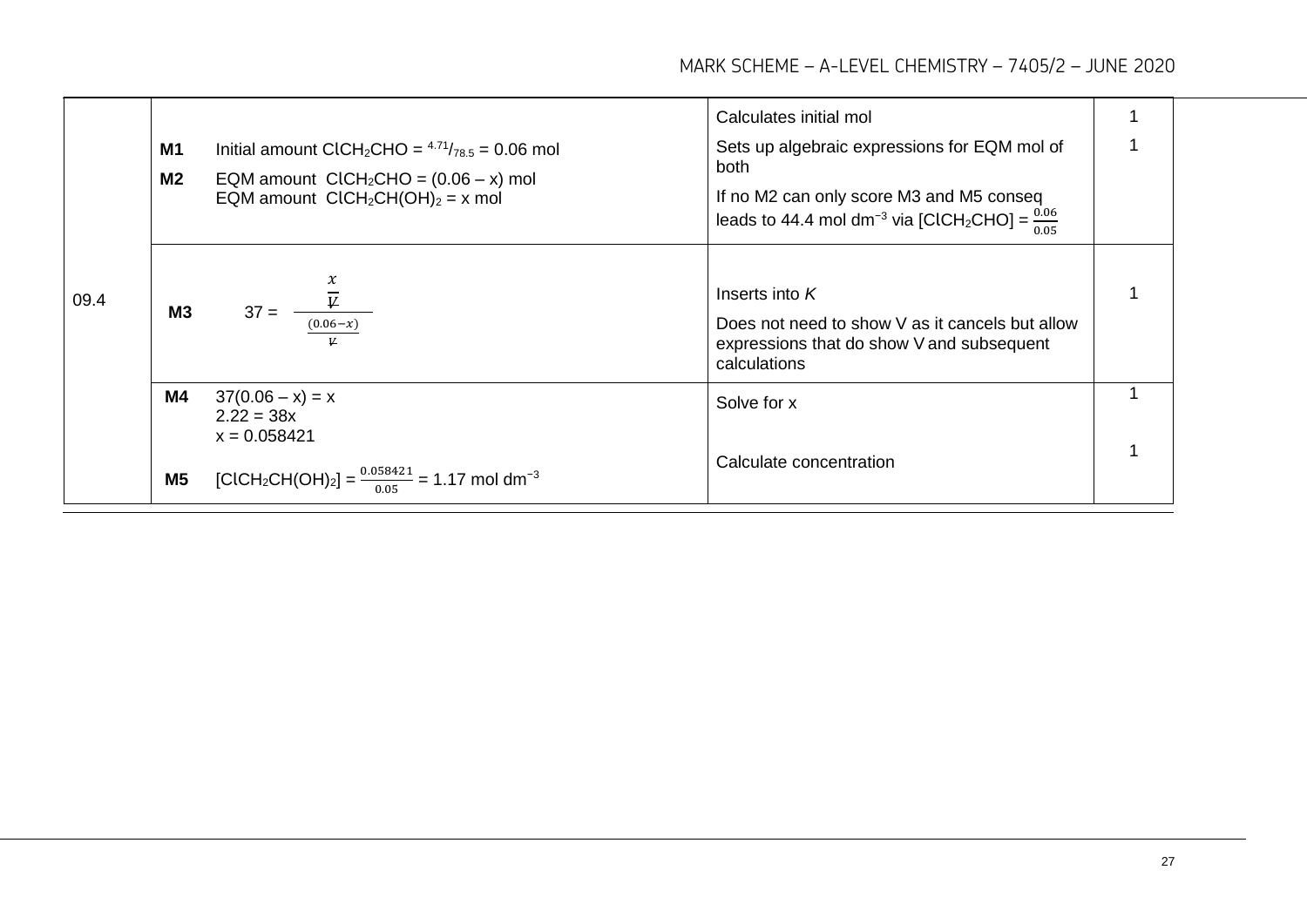MARK SCHEME – A-LEVEL CHEMISTRY – 7405/2 – JUNE 2020